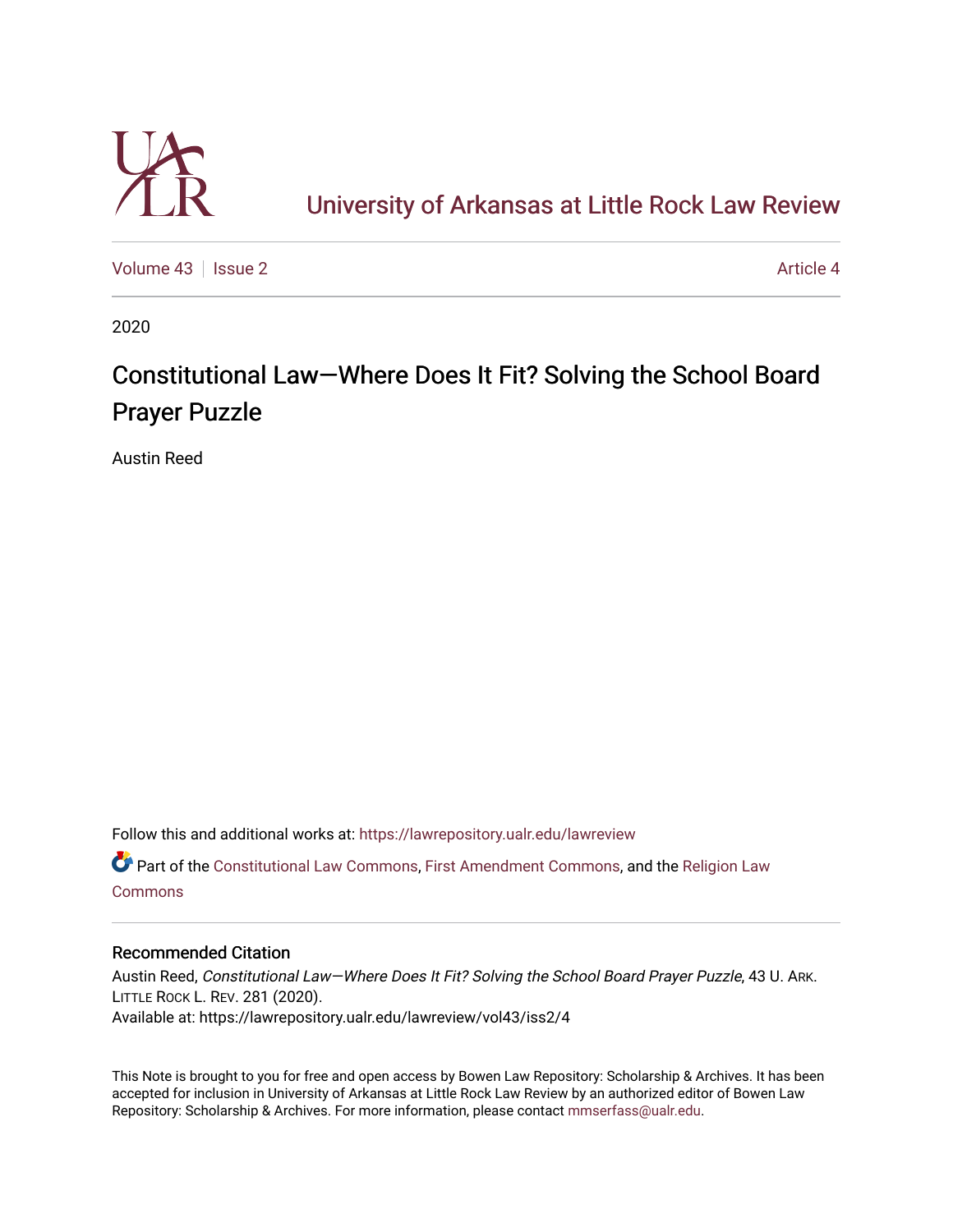## CONSTITUTIONAL LAW—WHERE DOES IT FIT? SOLVING THE SCHOOL BOARD PRAYER PUZZLE

## I. INTRODUCTION

The Supreme Court of the United States has long recognized the constitutionality of opening legislative meetings with prayers.<sup>1</sup> The Court first announced the legislative prayer exception to the Establishment Clause in Marsh v. Chambers.<sup>2</sup> But do opening prayers at a school board meeting fit within the legislative prayer exception? This question sits at the intersection of school prayer practices prohibited by the Establishment Clause and legislative prayer practices allowed under the exception.<sup>3</sup> In 2017, the United States Court of Appeals for the Fifth Circuit upheld prayers at the beginning of school board meetings as constitutional.<sup>4</sup> However, just a year later, the United States Court of Appeals for the Ninth Circuit struck down school board prayer as a violation of the Establishment Clause,<sup>5</sup> creating a circuit split.<sup>6</sup> In December 2018, the Ninth Circuit denied rehearing en banc of its decision.7 Judge Diarmuid O'Scannlain wrote a scathing opinion in protest of the Ninth Circuit's decision to deny rehearing.<sup>8</sup> Seven other judges joined O'Scannlain's opinion, underscoring the divergent views on this issue.<sup>9</sup>

This Note examines the recently created circuit split and argues that the Supreme Court of the United States should take up this important constitutional question and decide it under the legislative prayer cases. School board prayer fits within the legislative prayer exception because school boards are public deliberative bodies, school board meetings do not implicate the concerns that led to the Supreme Court's school prayer decisions, and school

<sup>1</sup>*. See* Marsh v. Chambers, 463 U.S. 783 (1983).

<sup>2</sup>*. Id.*

<sup>3.</sup> Paul Imperatore, Note, *Solemn School Boards: Limiting* Marsh v. Chambers *to Make School Board Prayer Unconstitutional*, 101 GEO. L.J. 839, 841 (2013).

<sup>4.</sup> Am. Humanist Ass'n v. McCarty, 851 F.3d 521 (5th Cir. 2017).

<sup>5.</sup> Freedom From Religion Found., Inc. v. Chino Valley Unified Sch. Dist. Bd. of Educ. (*Chino Valley I*), 896 F.3d 1132, 1148 (9th Cir. 2018).

<sup>6</sup>*. See McCarty*, 851 F.3d at 529–30 (holding that a school district's policy of inviting students to deliver invocations before monthly board meetings is constitutional).

<sup>7.</sup> Freedom from Religion Found., Inc. v. Chino Valley Unified Sch. Dist. Bd. of Educ. (*Chino Valley II*), 910 F.3d 1297, 1298 (9th Cir. 2018).

<sup>8</sup>*. Id.* at 1298 (O'Scannlain, J., joined by Rawlinson, Bybee, Callahan, Bea, Ikuta, Bennett, & R. Nelson, JJ., opinion respecting the denial of rehearing en banc)*.* Ninth Circuit judges in senior status cannot cast votes on en banc petitions, but they can take part in discussions on en banc proceedings. That is why O'Scannlain's opinion is an opinion respecting denial rather than a dissent from the denial.

<sup>9</sup>*. Id.* at 1299.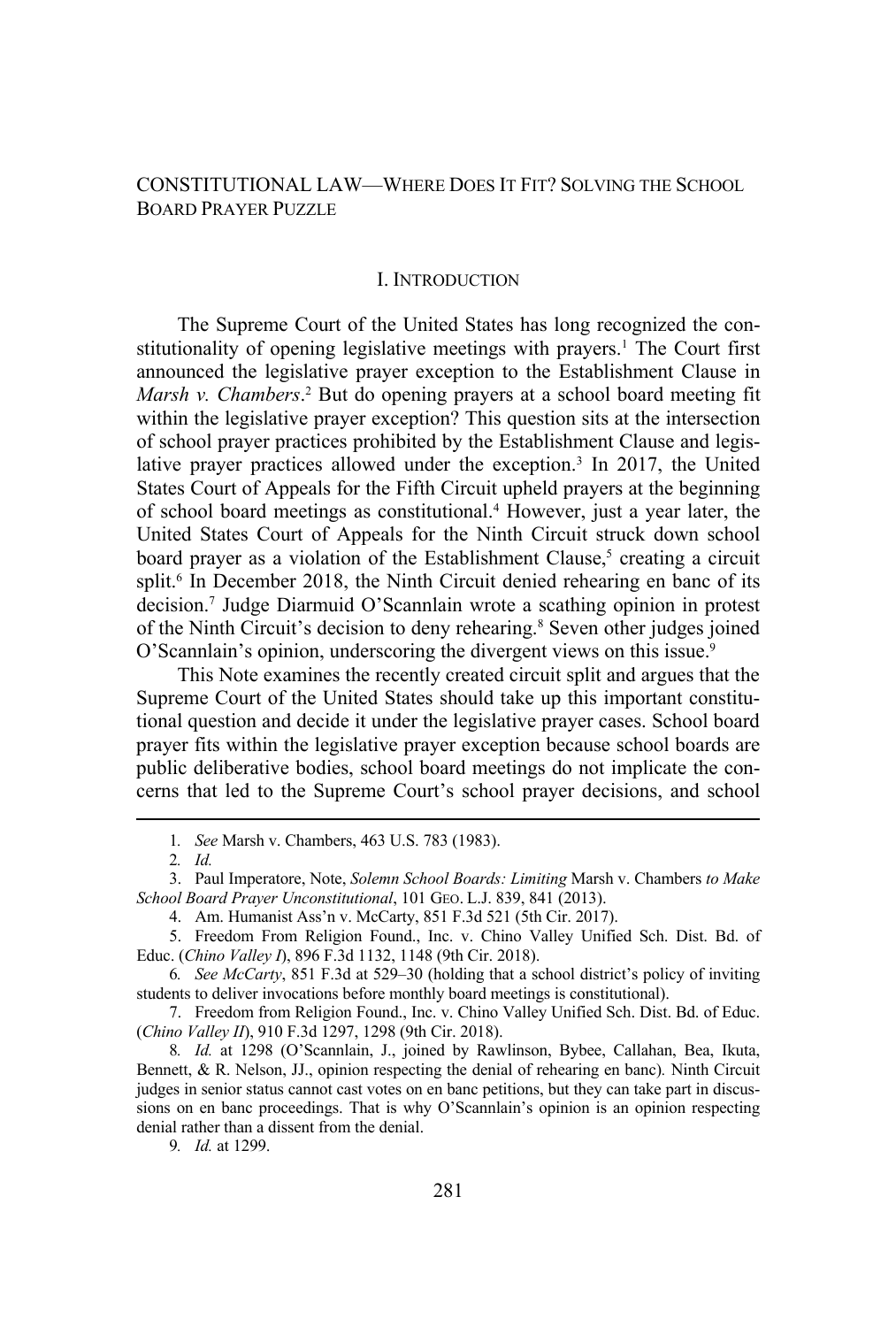board prayers fit within the historical tradition of legislative prayers. Moreover, there are adequate constitutional limits on school board prayer practices even under the exception. School board prayer practices may not unconstitutionally denigrate unbelievers or coerce participation, prayer givers must be selected in a nondiscriminatory fashion, and prayers should be directed primarily at school board members.

Part II below provides a brief overview of the relevant Establishment Clause jurisprudence. Part III explains the legislative prayer exception to the Establishment Clause. Part IV examines the circuit split regarding whether prayers at public school board meetings fit within that exception. Part V argues that the Supreme Court should adopt the reasoning of the Fifth Circuit in *McCarty* and of Judge O'Scannlain's opinion, should the Court address the constitutionality of school board prayer. Part VI explains that there are still meaningful constitutional limits on prayers before school board meetings.

#### II. ESTABLISHMENT CLAUSE OVERVIEW

The First Amendment's religion clauses provide that "Congress shall make no law respecting an establishment of religion, or prohibiting the free exercise thereof."10 These two clauses are known as the Establishment Clause and the Free Exercise Clause, respectively. It has been suggested that the religion clauses, together, "insure that no religion be sponsored or favored, none commanded, and none inhibited."11

The Establishment Clause has played a particularly salient role in cases involving religious practices in public schools. Over the last half-century, the Supreme Court has consistently struck down religious practices in the public school context.<sup>12</sup> For example, in 1962, the Court held that recitation of a state-composed prayer during school contravened the Establishment Clause.13 A year later, the Court held that recitation of the Lord's Prayer or Bible readings at the beginning of the school day violated the Establishment Clause.14 In 1992, the Court struck down prayer offered by clerical members during a high school graduation ceremony.<sup>15</sup> More recently, the Court held

<sup>10.</sup> U.S. CONST. amend. I.

<sup>11.</sup> Walz v. Tax Comm'n of New York, 397 U.S. 664, 669 (1970).

<sup>12.</sup> A thorough study of Establishment Clause jurisprudence is beyond the scope of this Note, but a brief summary of relevant cases is helpful to understand the difficulty of deciding whether school board prayer is constitutional.

<sup>13.</sup> Engel v. Vitale, 370 U.S. 421 (1962).

<sup>14.</sup> Sch. Dist. of Abington Twp. v. Schempp, 374 U.S. 203 (1963).

<sup>15.</sup> Lee v. Weisman, 505 U.S. 577 (1992).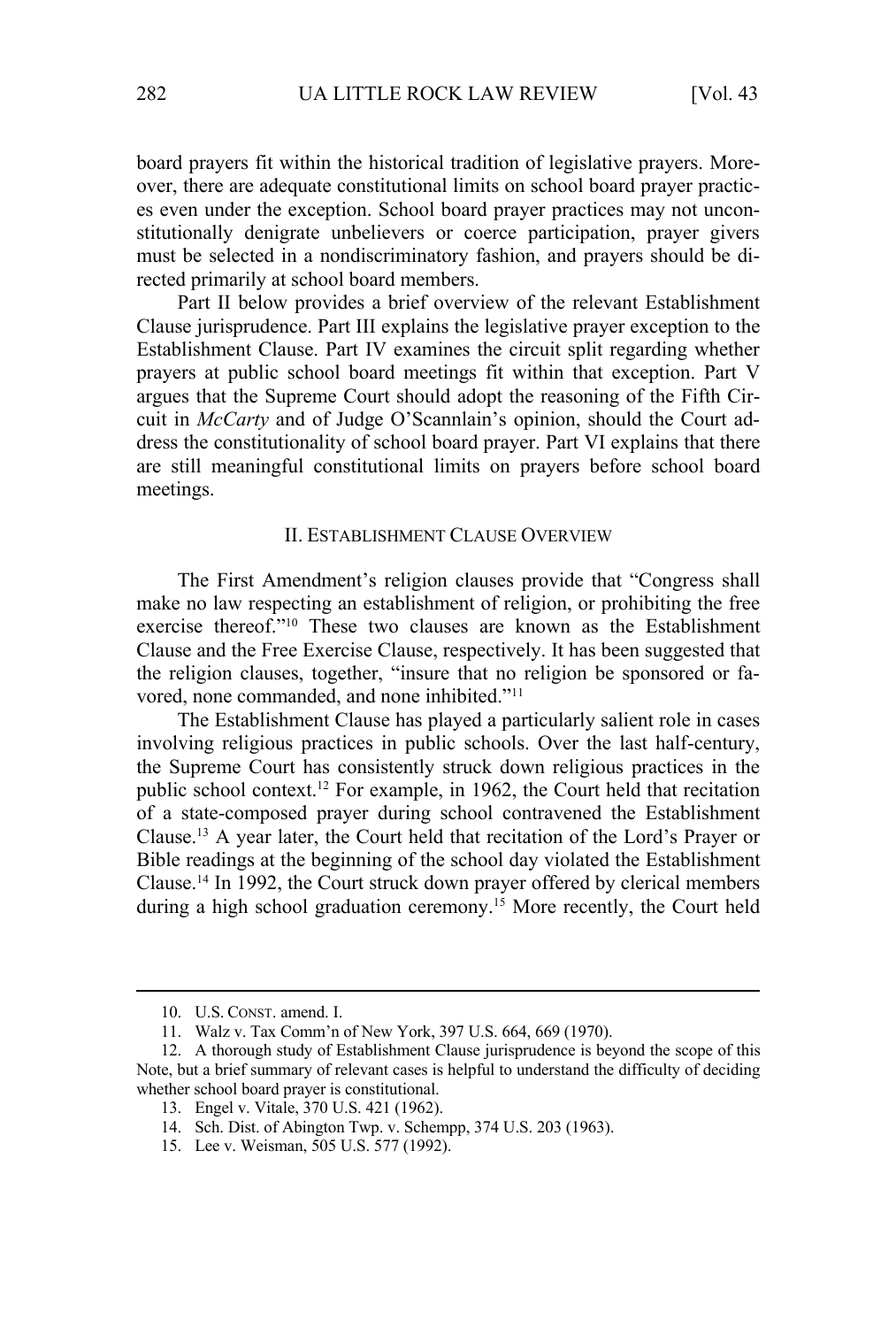that prayer by a student prior to a high school football game violated the Establishment Clause.16

The Court's stance toward religion in public schools is due in large part to the "heightened concerns with protecting freedom of conscience from subtle coercive pressure in the elementary and secondary public schools."<sup>17</sup> Additionally, the Court has emphasized that attendance at school is mandatory, and that attendance at some school events is quasi-mandatory.18 Because of the jurisprudential trend toward striking down religious practices in public schools, classifying a school board meeting as a school activity essentially decides the case.<sup>19</sup>

In fact, when the United States Courts of Appeals for the Third and Sixth Circuits decided school board prayer cases prior to the Supreme Court's *Town of Greece*<sup>20</sup> decision, those courts relied heavily on the Supreme Court's hard line with respect to prayer in the public school context.<sup>21</sup> In line with the Supreme Court school prayer cases, the courts in both of those decisions found school board prayer to be unconstitutional.<sup>22</sup>

Despite the Establishment Clause's significance in the public school context, it is important to note that "while the First Amendment 'reflects the philosophy that Church and State should be separated,' '[it] does not say that in every and all respects there shall be a separation of Church and State."<sup>23</sup> The government must refrain from favoring religion, but the First Amendment does not permit hostility toward religion.<sup>24</sup>

22*. Coles*, 171 F.3d at 385–86; *Indian River*, 653 F.3d at 290.

<sup>16.</sup> Santa Fe Indep. Sch. Dist. v. Doe, 530 U.S. 290 (2000).

<sup>17</sup>*. Weisman*, 505 U.S. at 592.

<sup>18</sup>*. See, e.g.*, *id.* at 586 ("Even for those students who object to the religious exercise, their attendance and participation in the state-sponsored religious activity are in a fair and real sense obligatory, though the school district does not require attendance as a condition for receipt of the diploma.").

<sup>19</sup>*. See* Phillip Buckley, *We Call Them School Boards for a Reason: Why School Board Prayer Still Violates the Establishment Clause*, 8 OXFORD J.L. & RELIGION 71, 77 (2019) ("Given that the courts in *Indian River* and *Coles* held that the Supreme Court's school prayer precedent applied to school-board prayer, it is not surprising that the school boards lost those two cases.").

<sup>20.</sup> Town of Greece v. Galloway, 572 U.S. 565 (2014).

<sup>21.</sup> Coles *ex rel.* Coles v. Cleveland Bd. of Educ*.*, 171 F.3d 369, 371 (6th Cir. 1999); Doe v. Indian River Sch. Dist., 653 F.3d 256, 275 (3d Cir. 2011).

<sup>23.</sup> Robert A. Sedler, *Understanding the Establishment Clause: A Revisit*, 59 WAYNE L. REV. 589, 597 (2013) (quoting Zorach v. Clauson, 343 U.S. 306, 312 (1952)) (alteration in original).

<sup>24</sup>*. See id.* (citing Everson v. Bd. of Educ., 330 U.S. 1, 18 (1947)).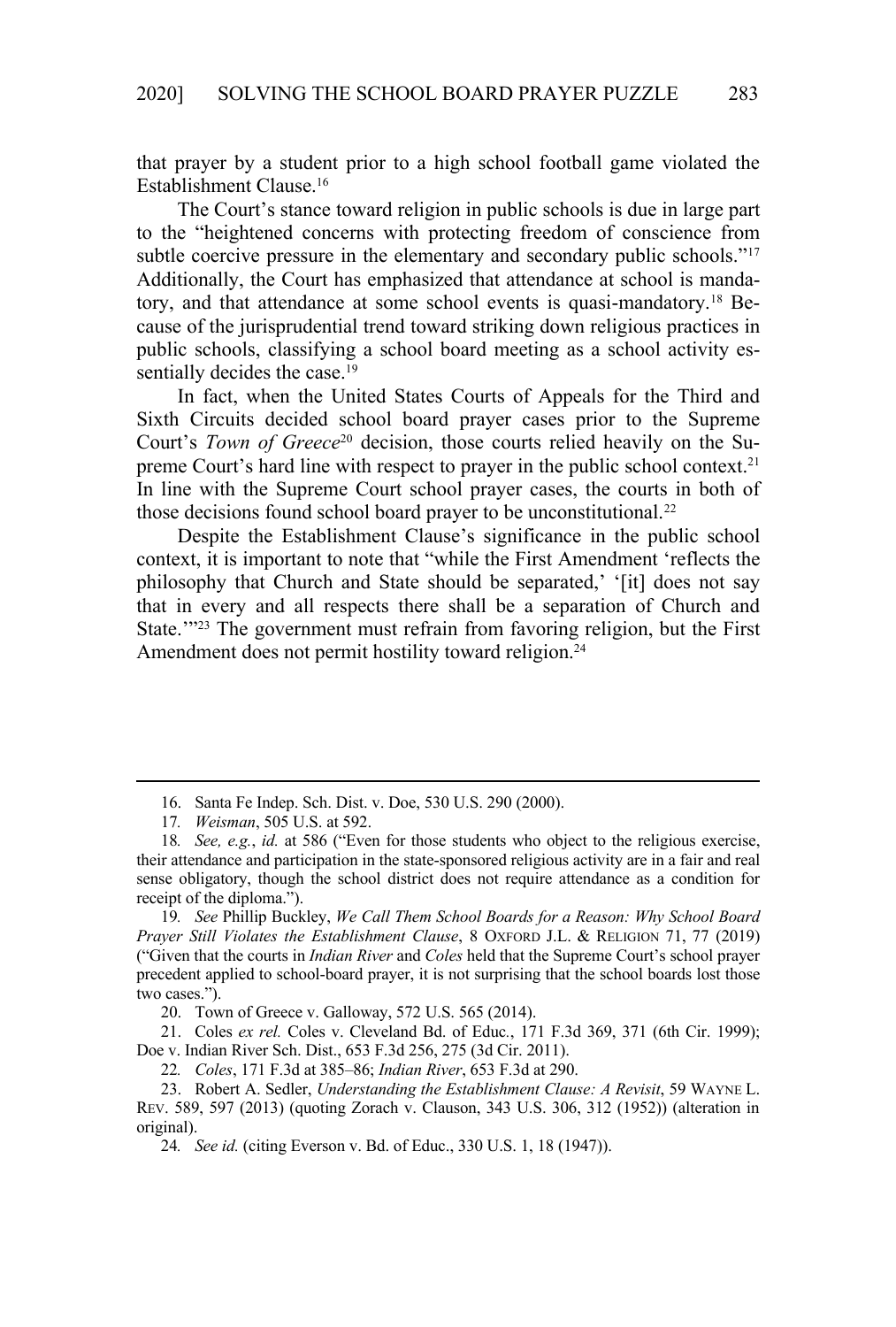#### III. THE LEGISLATIVE PRAYER EXCEPTION

In 1983, the Supreme Court established an important exception to the Establishment Clause for prayers offered to open meetings of deliberative public bodies. Part A explains the case in which the exception originated. Part B points out the questions that the case left open and examines several federal appellate court decisions on school board prayer practices. Part C walks through a recent Supreme Court case that clarified the exception.

#### A. Where it All Began—*Marsh v. Chambers*

The Supreme Court carved out an exception to the Establishment Clause for legislative prayer in *Marsh v. Chambers*. 25 In *Marsh*, a Nebraska state legislator challenged the legislature's "practice of opening each legislative day with a prayer."26 A chaplain, paid with public money, offered the daily prayer. A Presbyterian minister had served as chaplain for sixteen years.27 The district court held that the prayers were permissible but paying the chaplain out of state funds violated the Establishment Clause.<sup>28</sup> On appeal, the United States Court of Appeals for the Eighth Circuit considered the prayer and the form of payment together and struck down the entire practice as unconstitutional.29

The Supreme Court granted certiorari and held that opening meetings of public legislative bodies with prayers does not violate the Establishment Clause.30 In its decision, the Court emphasized the historical roots of opening legislative sessions with prayer.31 According to the Court, "historical evidence sheds light not only on what the draftsmen intended the Establishment Clause to mean, but also on how they thought that Clause applied to the practice authorized by the First Congress—their actions reveal their intent."32 Because the First Congress authorized appointing and paying legislative chaplains, and it approved the draft of the First Amendment in the same week, "[i]t can hardly be thought that . . . [members of Congress] intended the Establishment Clause of the Amendment to forbid what they had just declared acceptable."33 The Court recognized that "[i]n light of the unambiguous and unbroken history of more than 200 years, there can be no doubt

- 29*. Id.* at 785–86.
- 30*. Id.* at 791–92.
- 31*. Marsh*, 463 U.S. at 786–89.
- 32*. Id.* at 790.
- 33*. Id.*

<sup>25.</sup> Marsh v. Chambers, 463 U.S. 783, 783 (1983).

<sup>26</sup>*. Id.* at 784–85.

<sup>27</sup>*. Id.*

<sup>28</sup>*. Id.* at 785.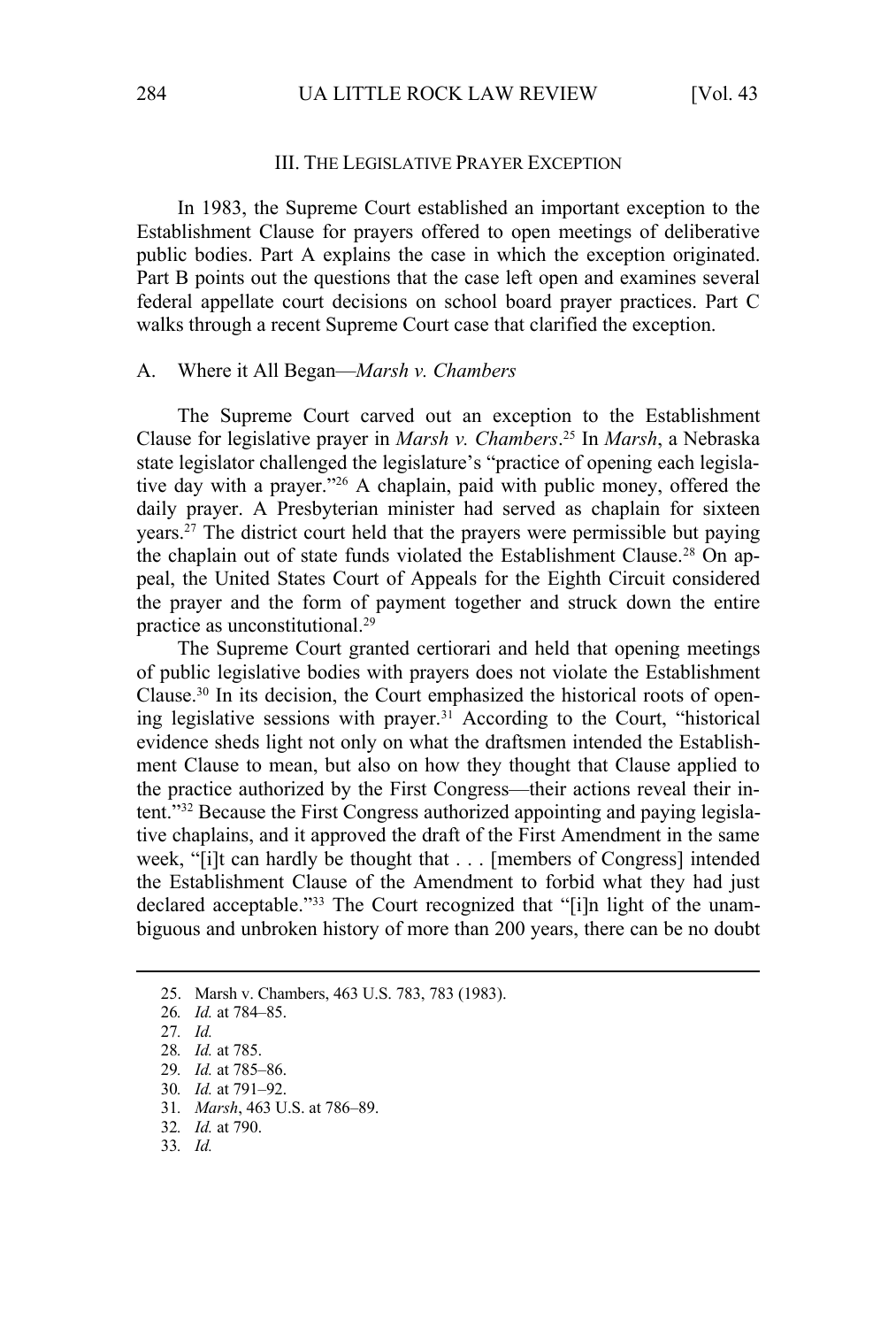that the practice of opening legislative sessions with prayer has become part of the fabric of our society."34 Accordingly, the Court held that the Nebraska Legislature's prayer practice did not violate the Establishment Clause.<sup>35</sup>

## B. Questions After *Marsh* and Federal Appellate Court Decisions on School Board Prayer Post-*Marsh*, Pre-*Town of Greece*

### *1. Questions Left Open by* Marsh

After the *Marsh* decision, lower courts struggled to determine the scope of the decision.<sup>36</sup> Much of the confusion stemmed from the language in the decision that appeared to limit the legislative prayer exception.

First, in *Marsh*, the Court gave a great deal of weight to the longstanding history of Nebraska's prayer practice.<sup>37</sup> The history of the practice, alone, did not save it, but the Court indicated that a long-standing historical tradition should be accorded significant weight.38 Did this mean that prayer practices without a long history were unconstitutional? How long must a practice be in place for its history to weigh in favor of constitutionality? Lower courts were left to guess.

Second, the Court noted that "the individual claiming injury by the practice is an adult, presumably not readily susceptible to 'religious indoctrination,' or peer pressure."39 Did this mean that prayer practices at events with students present were unconstitutional?

Third, the Court opened its discussion on the history of legislative prayer with the following: "The opening of sessions of legislative and other deliberative public bodies with prayer is deeply embedded in the history and tradition of this country."40 After the decision, it was unclear what types of groups qualified as "other deliberative public bodies." Are city councils "other deliberative public bodies"? What about school boards? "[T]he only public bodies other than legislatures to which the [*Marsh*] Court specifically refers are the United States courts."41 Furthermore, the *Marsh* Court pointed out that the prayers given in Nebraska "ha[d] [not] been exploited to prose-

38*. Id.*

39*. Id.* at 792 (quoting Tilton v. Richardson, 403 U.S. 672, 686 (1971)) (other citations omitted).

40*. Id.* at 786.

41. Coles *ex rel.* Coles v. Cleveland Bd. of Educ*.*, 171 F.3d 369, 380 (6th Cir. 1999).

<sup>34</sup>*. Id.* at 792.

<sup>35</sup>*. Id.* at 795.

<sup>36.</sup> Marie Elizabeth Wicks, *Prayer Is Prologue: The Impact of* Town of Greece *on the Constitutionality of Deliberative Public Body Prayer at the Start of School Board Meetings*, 31 J.L. & POL. 1, 13 (2015).

<sup>37</sup>*. Marsh*, 463 U.S. at 790 ("No more is Nebraska's practice of over a century, consistent with two centuries of national practice, to be cast aside.").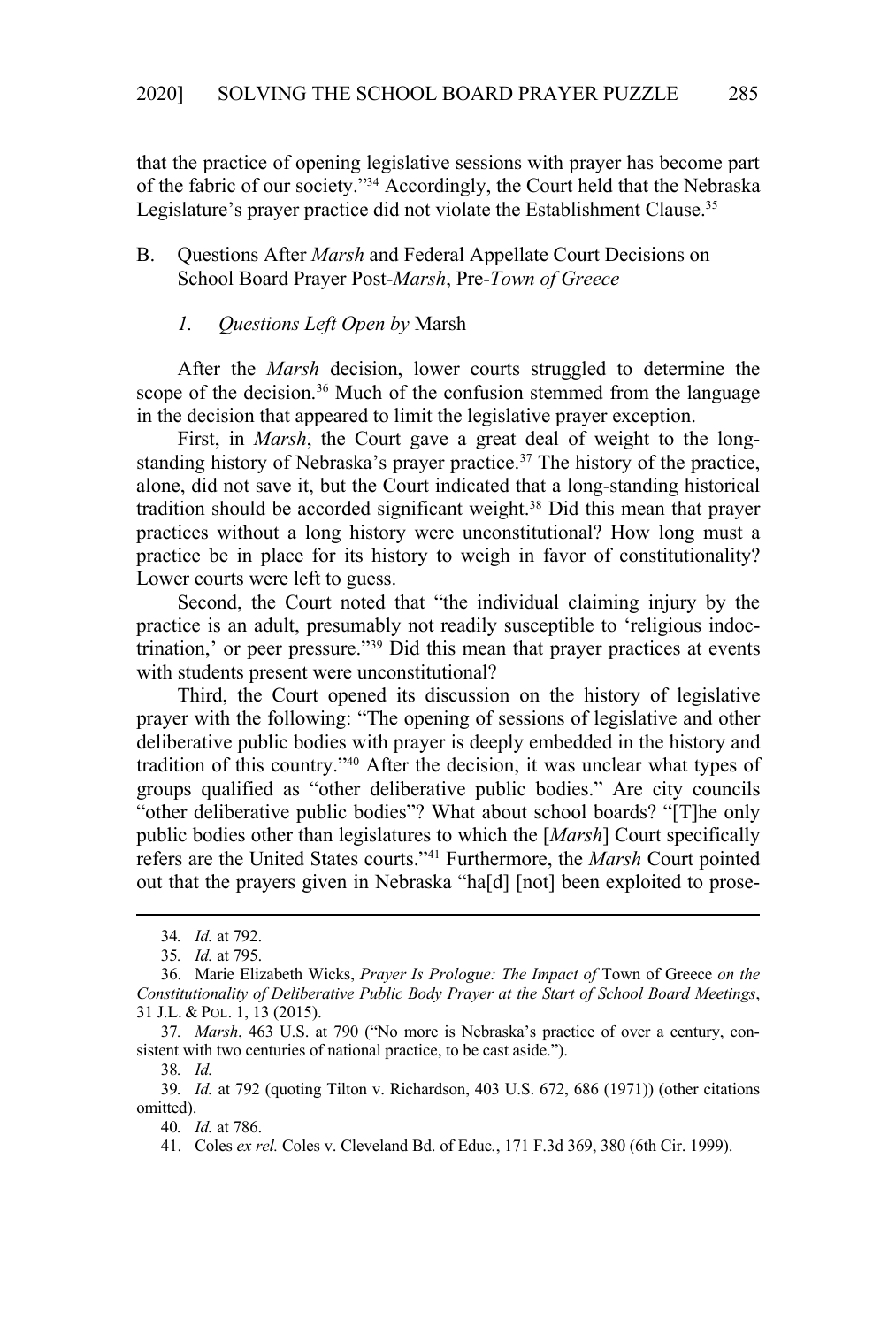lytize or advance any one, or to disparage any other, faith or belief."<sup>42</sup> Therefore, questions about what prayer content was acceptable were left open.

#### *2. Third and Sixth Circuits*

After *Marsh*, several federal appellate courts struck down prayers offered at school board meetings. In *Coles ex rel. Coles v. Cleveland Board of Education*, the Sixth Circuit held that school board prayer did not fit within the legislative prayer exception.<sup>43</sup> There, the court noted that Supreme Court school prayer precedent<sup>44</sup> and *Marsh* put the court "squarely between the proverbial rock and a hard place."<sup>45</sup> As to whether school board prayer looked more like "school prayers" prohibited by the Supreme Court's school prayer precedent or "legislative prayers" allowed by *Marsh*, the Sixth Circuit acknowledged that reasonable minds could differ.<sup>46</sup> Nevertheless, the court found the reasoning of *Marsh* inapposite.<sup>47</sup> The court's decision rested, in part, on the questions left open by *Marsh*. For example, the court relied heavily on its conclusion that *Marsh*'s reference to "other deliberative public bodies" did not necessarily include school boards.<sup>48</sup> The court explained that even if school boards were deliberative public bodies, the language in *Marsh* did not create a presumption of constitutionality for all prayer practices at meetings of deliberative public bodies.49 Furthermore, the court found it important that students were involved in the school board meet $ins.50$ 

In *Doe v. Indian River School District*, the Third Circuit followed the reasoning of the Sixth Circuit in *Coles*. 51 The court examined both the Supreme Court's school prayer precedent and its legislative prayer exception under *Marsh* before concluding that the exception did not apply.<sup>52</sup> Like in *Coles*, student involvement at the school board meetings was critical to the court's holding.<sup>53</sup> The court criticized the lower court for "ignor[ing]

51. Doe v. Indian River Sch. Dist., 653 F.3d 256, 279–80 (3d Cir. 2011) ("We agree with the Sixth Circuit's analysis.").

- 52*. Id.* at 269–82.
- 53*. Id.* at 277–81.

<sup>42</sup>*. Marsh*, 463 U.S. at 794–95.

<sup>43</sup>*. Coles*, 171 F.3d at 380–83.

<sup>44</sup>*. Id.* at 371. The Court referred specifically to Lee v. Weisman, 505 U.S. 577 (1992).

<sup>45</sup>*. Coles*, 171 F.3d at 371.

<sup>46</sup>*. Id.*

<sup>47</sup>*. Id.* at 381.

<sup>48</sup>*. Id.* at 380–81.

<sup>49</sup>*. Id.*

<sup>50</sup>*. Id.* at 382.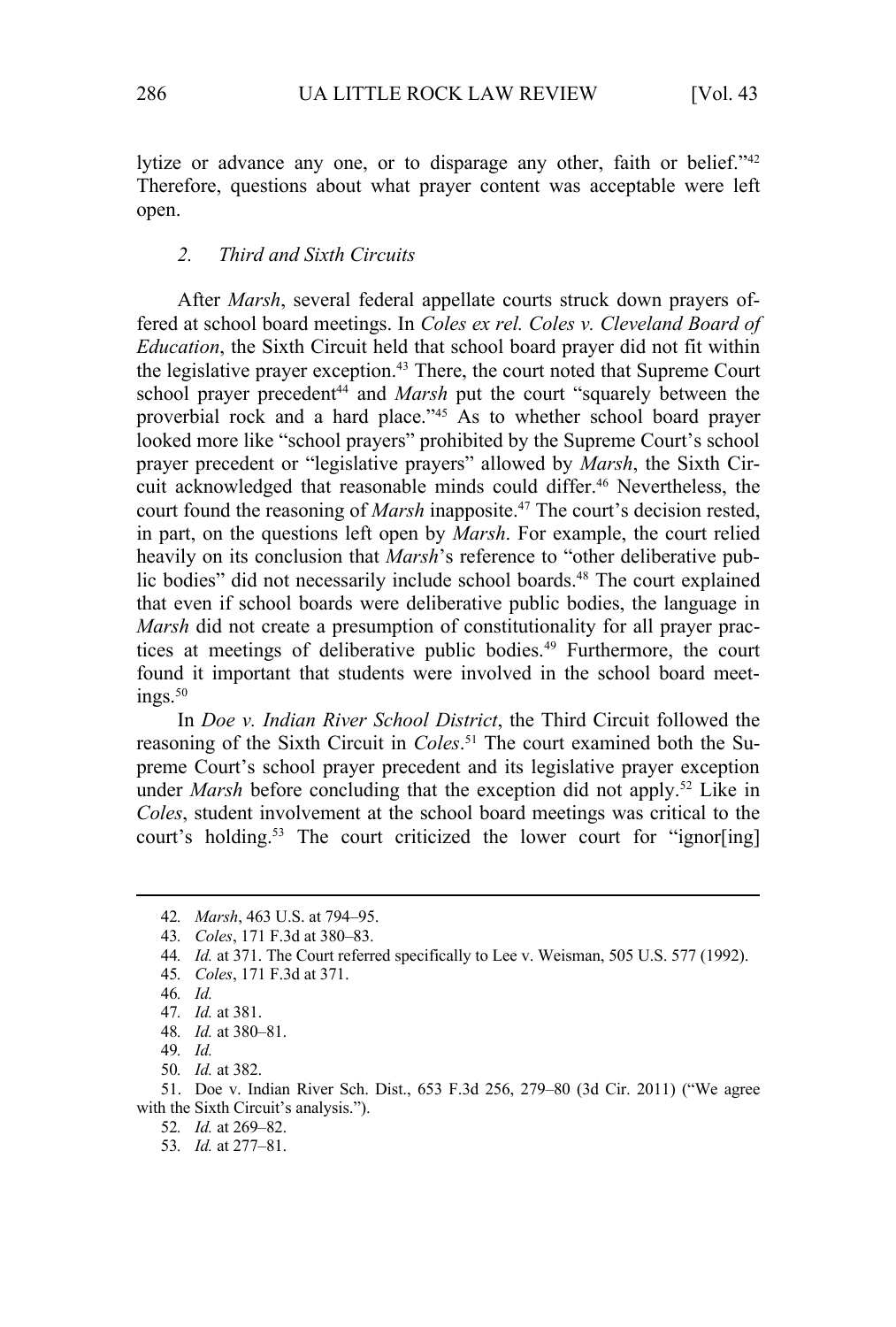*Marsh*'s suggestion that the presence of children would affect its calculus."<sup>54</sup> The court tossed *Marsh*'s "other deliberative public bodies" language aside, noting that regardless of whether a school board qualifies as a deliberative public body, "*Marsh* is ill-suited to this context because the entire purpose and structure of the Indian River School Board revolves around public school education."55

#### *3. Fifth and Ninth Circuits*

The Fifth and Ninth Circuits also struck down school board prayer but did so for different reasons than the Sixth and Third Circuits.<sup>56</sup> Instead of holding that the legislative exception did not apply to the prayers at issue, the courts decided the cases on one of the purported limits in *Marsh*—the proselytization language.57 As mentioned above, the court in *Marsh* pointed out that the prayers at issue were not being used to "proselytize or advance any one . . . faith or belief."58 In *Bacus v. Palo Verde Unified School District Board of Education*, the Ninth Circuit interpreted that language as a hardand-fast rule that bars sectarian prayer.<sup>59</sup> The court stated, "Even assuming that the school board can be treated like a state legislature, which we do not decide, its invocations must not 'advance any one . . . faith or belief.'"60 In other words, the court assumed that even if the *Marsh* reasoning applied to school board prayers, the sectarian nature of the prayers rendered them unconstitutional.<sup>61</sup>

The Fifth Circuit followed suit in *Doe v. Tangipahoa Parish School Board*.<sup>62</sup> Because the school board prayers at issue were overtly sectarian, the court did not have to decide whether the legislative prayer exception from *Marsh* applied in order to decide the case.63Although the Ninth and Fifth Circuits decided the aforementioned cases based on the one-sided nature of the school board prayers at issue, that reasoning is no longer viable in light of the Supreme Court's decision in *Town of Greece*. 64

- 58. Marsh v. Chambers, 463 U.S. 783, 794–95 (1983).
- 59*. See Bacus*, 52 F. App'x at 357.

60*. Id.* (quoting Marsh v. Chambers, 463 U.S. 783, 794–95 (1983)) (alteration in original).

<sup>54</sup>*. Id.* at 280.

<sup>55</sup>*. Id.* at 278.

<sup>56.</sup> Bacus v. Palo Verde Unified Sch. Dist. Bd. of Educ., 52 F. App'x 355 (9th Cir. 2002) (unpublished opinion); Doe v. Tangipahoa Parish Sch. Bd., 473 F.3d 188 (5th Cir. 2006).

<sup>57</sup>*. Bacus*, 52 F. App'x at 357; *Tangipahoa*, 473 F.3d at 204.

<sup>61</sup>*. Id.* at 356.

<sup>62. 473</sup> F.3d 188 (5th Cir. 2006).

<sup>63</sup>*. Id.* at 202.

<sup>64</sup>*. See* Buckley, *supra* note 19, at 80–81.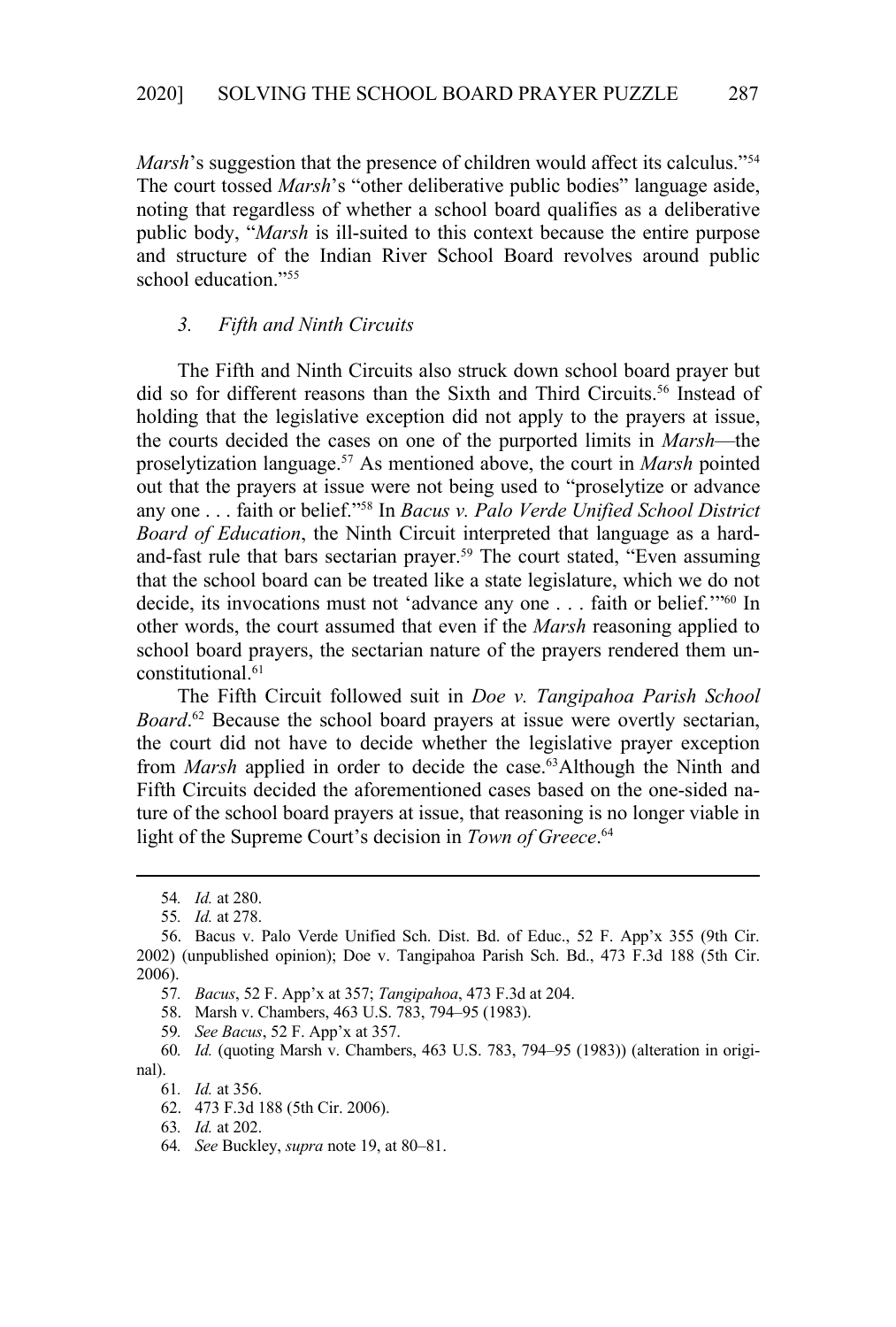#### C. *Town of Greece v. Galloway*

The Supreme Court of the United States clarified, revived, and expanded the legislative prayer exception in *Town of Greece v. Galloway*. 65 The Court also rejected the argument of the Ninth and Sixth Circuits in *Bacus* and *Tangipahoa*. 66 The town of Greece, New York, opened its monthly town board meetings with a prayer from a local member of the clergy.<sup>67</sup> "The prayer was intended to place town board members in a solemn and deliberative frame of mind, invoke divine guidance in town affairs, and follow a tradition practiced by Congress and dozens of state legislatures."68 Prayer givers were selected through "an informal method" of calling local congregations listed in a town directory until a clergyman agreed to give that month's invocation.<sup>69</sup> Because the local population was predominantly Christian, all the congregations listed in the directory were Christian churches.70 As a result, many of the prayers offered at Greece's town board meetings were given by Christian ministers and were overtly sectarian.<sup>71</sup> Susan Galloway and Linda Stephens, attendees of the town board meetings, brought suit in the United States District Court for the Western District of New York, alleging that the town board's prayer practice violated the Establishment Clause.<sup>72</sup> The district court upheld the practice as constitutional.<sup>73</sup> On appeal, the Second Circuit reversed.74 The Supreme Court granted certiorari and reversed the Second Circuit's holding.75

The Court emphasized that legislative prayer is a longstanding practice that "lends gravity to public business, reminds lawmakers to transcend petty differences in pursuit of a higher purpose, and expresses a common aspiration to a just and peaceful society."76 The Court explained its earlier decision in *Marsh* before addressing the petitioner's arguments that the prayer practice was unconstitutional.<sup>77</sup> Galloway and Stephens first argued that prayer must be nonsectarian to avoid running afoul the Establishment Clause.78 In other words, the prayer cannot be "identifiable with any one religion," they

- 71*. Galloway*, 572 U.S. at 593 (Alito, J., concurring).
- 72*. Id.* at 572.
- 73*. Id.* at 573.
- 74*. Id.* at 574.
- 75*. Id.* at 574–75.
- 76*. Id.* at 575.
- 77*. See Galloway*, 572 U.S. at 576–77.
- 78*. Id.* at 577.

<sup>65. 572</sup> U.S. 565 (2014).

<sup>66</sup>*. See id.* at 578–79.

<sup>67</sup>*. Id.* at 570.

<sup>68</sup>*. Id.*

<sup>69</sup>*. Id.* at 571.

<sup>70</sup>*. Id.* at 593 (Alito, J., concurring).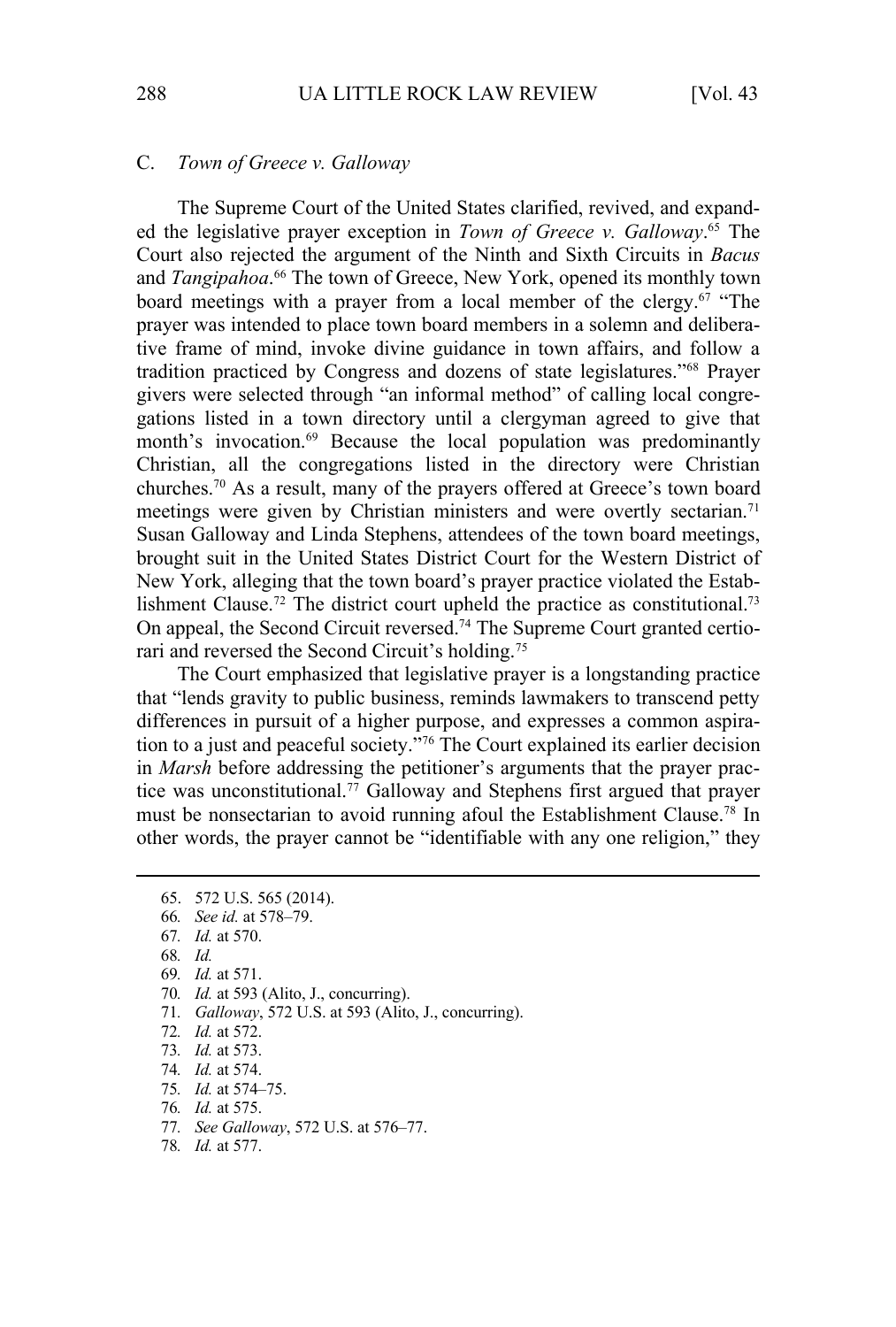argued.<sup>79</sup> The Court rejected that argument, stating that "[a]n insistence on nonsectarian or ecumenical prayer as a single, fixed standard is not consistent with the tradition of legislative prayer outlined in the Court's cases."80 With this pronouncement, the Court effectively overruled *Bacus* and *Tangipahoa*. Those cases had interpreted the proselytization language in *Marsh* to bar sectarian prayers.<sup>81</sup> However, according to the Court's reasoning here, a prayer can be sectarian without unconstitutionally advancing one faith.

Second, the respondents argued that the town's prayer practice "coerce[d] participation" by meeting attendees.<sup>82</sup> The Court was not persuaded.<sup>83</sup> Coercing participation is certainly unconstitutional,<sup>84</sup> but the Court did not find that the town of Greece's prayer practice coerced participation.<sup>85</sup> However, a plurality of the Court noted that the calculus would change "if town board members directed the public to participate in the prayers, singled out dissidents for opprobrium, or indicated that their decisions might be influenced by a person's acquiescence in the prayer opportunity."<sup>86</sup>

Ultimately, the *Town of Greece* decision clarified the scope of the legislative prayer exception in several ways. For one, the legislative prayer exception first announced in *Marsh* applies not only to Congress and state legislatures, but also to town councils.<sup>87</sup> Furthermore, "[n]owhere did the Court limit [the exception] specifically to Congress, state legislatures, or town boards."88 In other words, the *Town of Greece* decision clarified that when the *Marsh* Court mentioned "other deliberative public bodies," it meant it. Second, *Town of Greece* made clear that a particular prayer practice's age matters little. The history relevant to the legislative prayer exception is the history of opening legislative meetings generally with prayer. In other words, the history of a prayer practice is analyzed at a fairly high level of generality. Despite the fact that Greece's prayer practice was implemented in 1999, it was still permitted. Additionally, the *Town of Greece* decision clarified that the presence of students is not the coup de grâce for prayer

- 86*. Id.* at 588.
- 87*. See id.* at 591.

88*. Chino Valley II*, 910 F.3d 1297, 1300 (9th Cir. 2018) (opinion respecting the denial of rehearing en banc) (citing *Galloway*, 572 U.S. at 574–76.); *Galloway*, 572 U.S. 565.

<sup>79</sup>*. Id.* at 578.

<sup>80</sup>*. Id.*

<sup>81</sup>*. See* sources cited *supra* notes 57–63 and accompanying text.

<sup>82</sup>*. Galloway*, 572 U.S. at 586.

<sup>83</sup>*. Id.* at 587.

<sup>84</sup>*. Id.* at 586 (citing Cty. of Allegheny v. ACLU, 492 U.S. 573, 659 (1989)).

<sup>85</sup>*. Id.* at 587.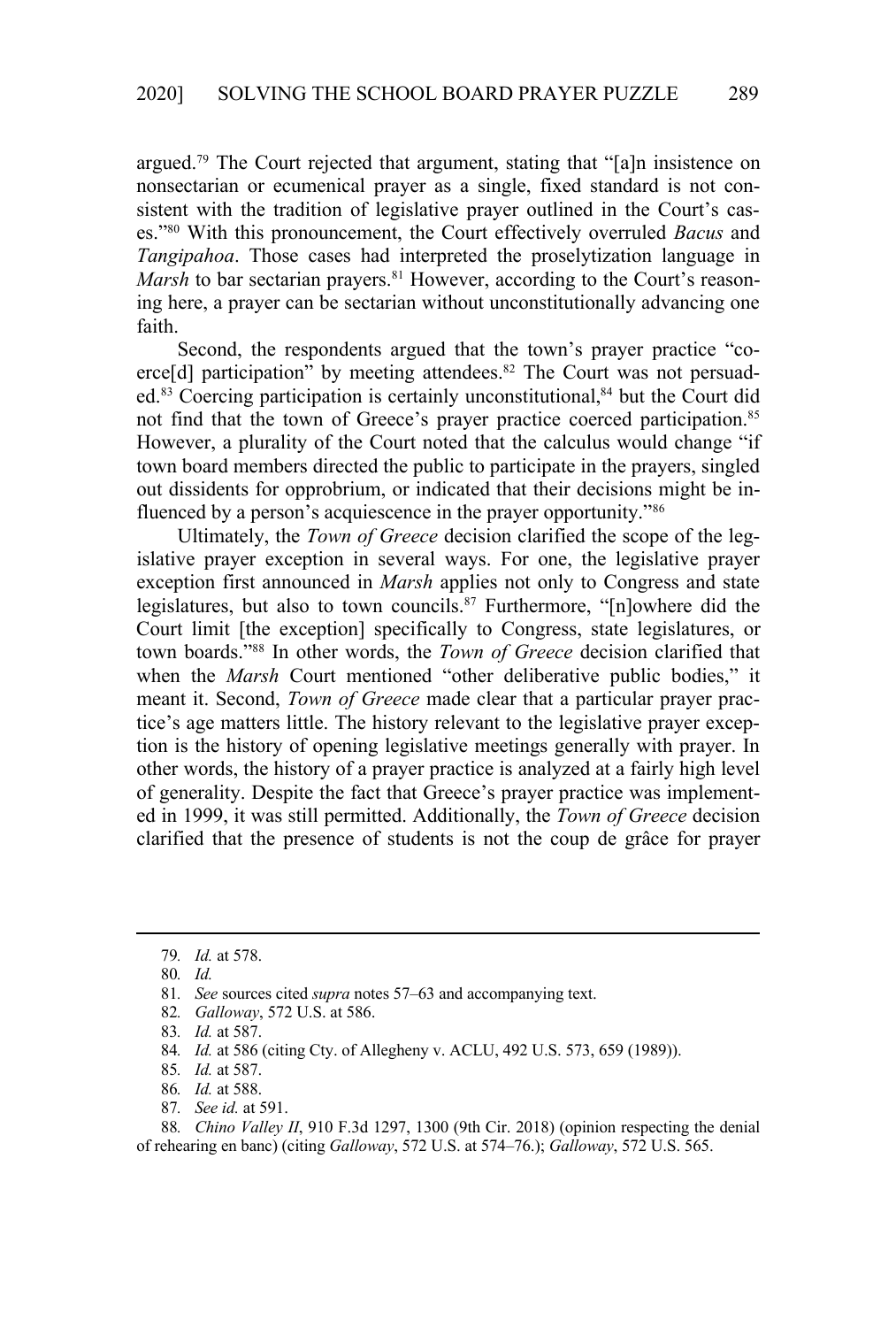practices. Students were often present at the town board meetings;<sup>89</sup> nevertheless, the Court found the prayers given there to be constitutional.<sup>90</sup>

*Town of Greece* also made clear that *Marsh* was not a one-off decision. Instead, the legislative prayer exception is broader than originally thought. To some, *Town of Greece* "muddied the waters."91 Rather than a relatively easy decision under the Supreme Court's public school prayer cases, courts are now faced with two tracks of Supreme Court jurisprudence—one that strikes down almost all prayer practices surrounding public schools, and one that upholds prayer practices under the legislative prayer exception. *Town of Greece* answered several of the questions left open by *Marsh* and provided guidance that is necessary to decide cases involving prayers at school board meetings. The question in every school board prayer case "is whether this case is essentially more a legislative-prayer case or a school-prayer matter."92 And the answer is clearer after *Town of Greece*.

#### IV. CIRCUIT SPLIT POST-*TOWN OF GREECE*

After the Supreme Court breathed new life into the legislative prayer exception in *Town of Greece*, the constitutionality of school board prayer deserved new attention. Both the Fifth and the Ninth Circuits took up school board prayer cases. Part A explains the Fifth Circuit's decision, in which it heeded the guidance of the Supreme Court in *Town of Greece*. Part B describes the Ninth Circuit's decision, in which it stuck closely to the Supreme Court's earlier school prayer cases. Part C examines Judge O'Scannlain's opinion after the Ninth Circuit refused to grant rehearing en banc of its school board prayer case.

#### A. *American Humanist Association v. McCarty*

The first major challenge to school board prayer post-*Town of Greece*  reached the United States Court of Appeals for the Fifth Circuit in 2017.93 Birdville Independent School District had a policy of inviting students to deliver statements of their choice before school board meetings.<sup>94</sup> The statements could include prayers, and often did.<sup>95</sup> Isaiah Smith, a Birdville alumnus who had attended school board meetings, felt offended by the

<sup>89</sup>*. Galloway*, 572 U.S. at 624 (Kagan, J., dissenting).

<sup>90</sup>*. Id.* at 591–92.

<sup>91.</sup> Buckley, *supra* note 19, at 72.

<sup>92.</sup> Am. Humanist Ass'n v. McCarty, 851 F.3d 521, 526 (5th Cir. 2017).

<sup>93</sup>*. See id.*

<sup>94</sup>*. Id.* at 523.

<sup>95</sup>*. Id.* at 524.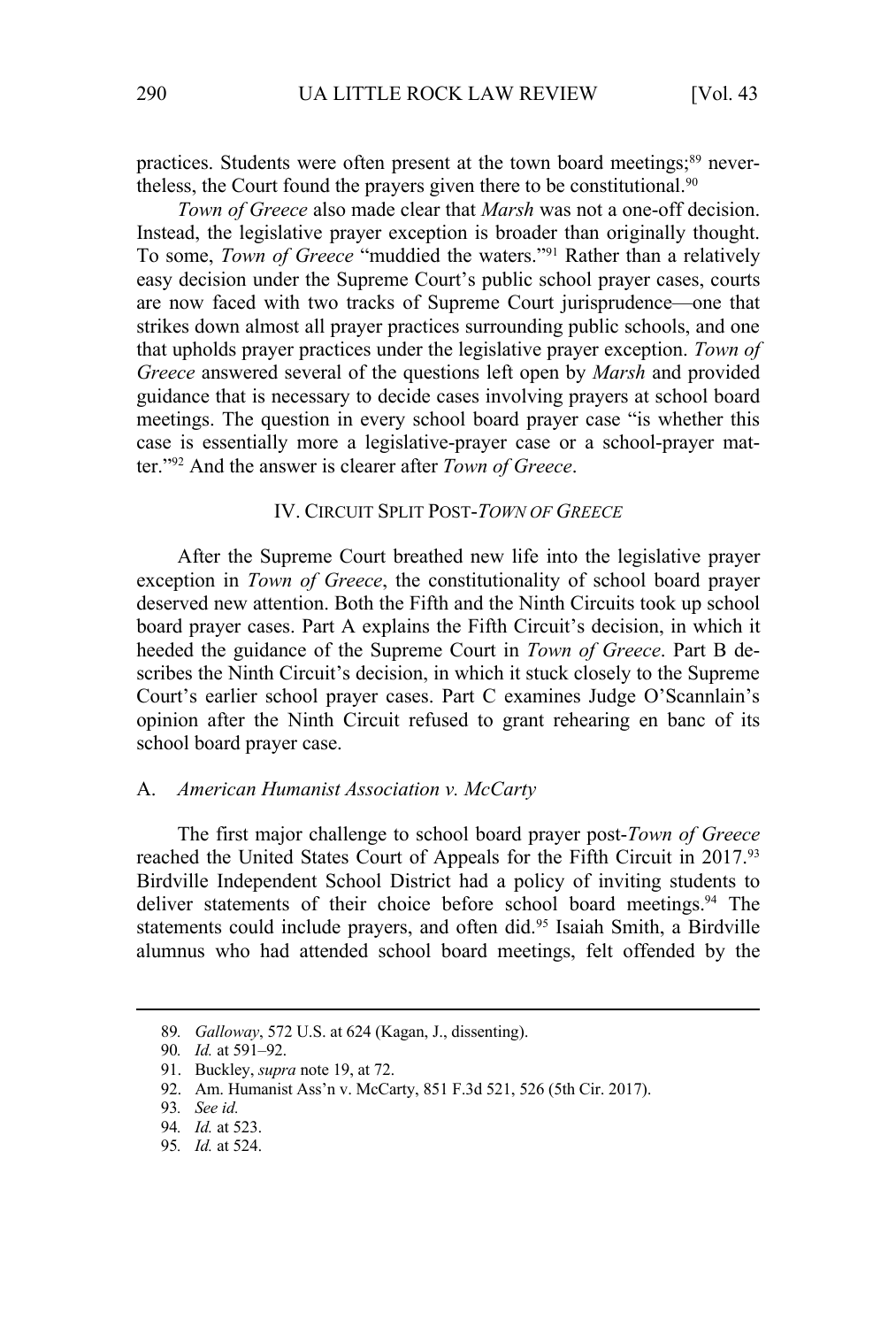prayers.96 Smith and the American Humanist Association brought suit. The district court granted summary judgment in favor of the school district, finding that the legislative prayer exception applied.<sup>97</sup>

On appeal, the Fifth Circuit held that the challenged school board prayer practice fit within the legislative exception and, therefore, did not violate the Constitution.98 The court highlighted both traditional Establishment Clause tests and the legislative prayer exception before acknowledging that the key question was "whether this case is essentially more a legislativeprayer case or a school-prayer matter."<sup>99</sup> On the one hand, the case involved invocations to open the meetings of a deliberative public body. On the other hand, the case involved government-sanctioned invocations by students on school property.<sup>100</sup> The court ultimately decided that a school board is more like a legislature, and therefore, prayers to open school board meetings fit within the legislative prayer exception.<sup>101</sup> The court cited several reasons for its conclusion. Perhaps the most important reason was that the school board is a deliberative public body that performs primarily legislative tasks, such as "adopting budgets, collecting taxes, conducting elections, [and] issuing bonds."102 The court also pointed out that the invocations were appropriately respectful.103 Lastly, school board meeting attendees were free to leave at any time, and there was no discouragement from leaving or voicing protest. $104$ 

The plaintiffs advanced three major arguments for their position that the prayer practice violated the Establishment Clause.<sup>105</sup> First, they asserted that the prayers had to be directed only at lawmakers and for their benefit alone.106 Second, they argued that the prayer practice at issue did not have a long-standing historical tradition.<sup>107</sup> Third, they claimed that the presence of students at the school board meetings made the case more like the cases involving school prayers than legislative prayers.<sup>108</sup> The court rejected all three arguments. In rejecting the argument that the prayers had to be directed only at lawmakers, the court pointed out that the plaintiffs had mis-

*. Id.* at 523–24. *. Id.* at 525. *. McCarty*, 851 F.3d at 529–30. *. Id.* at 525–26. *. Id.* at 524. *. Id.* at 526. 102*. Id.* 103*. Id. . McCarty*, 851 F.3d at 526. *. Id.* at 526–27. 106*. Id. . Id.* at 527. 108*. Id.*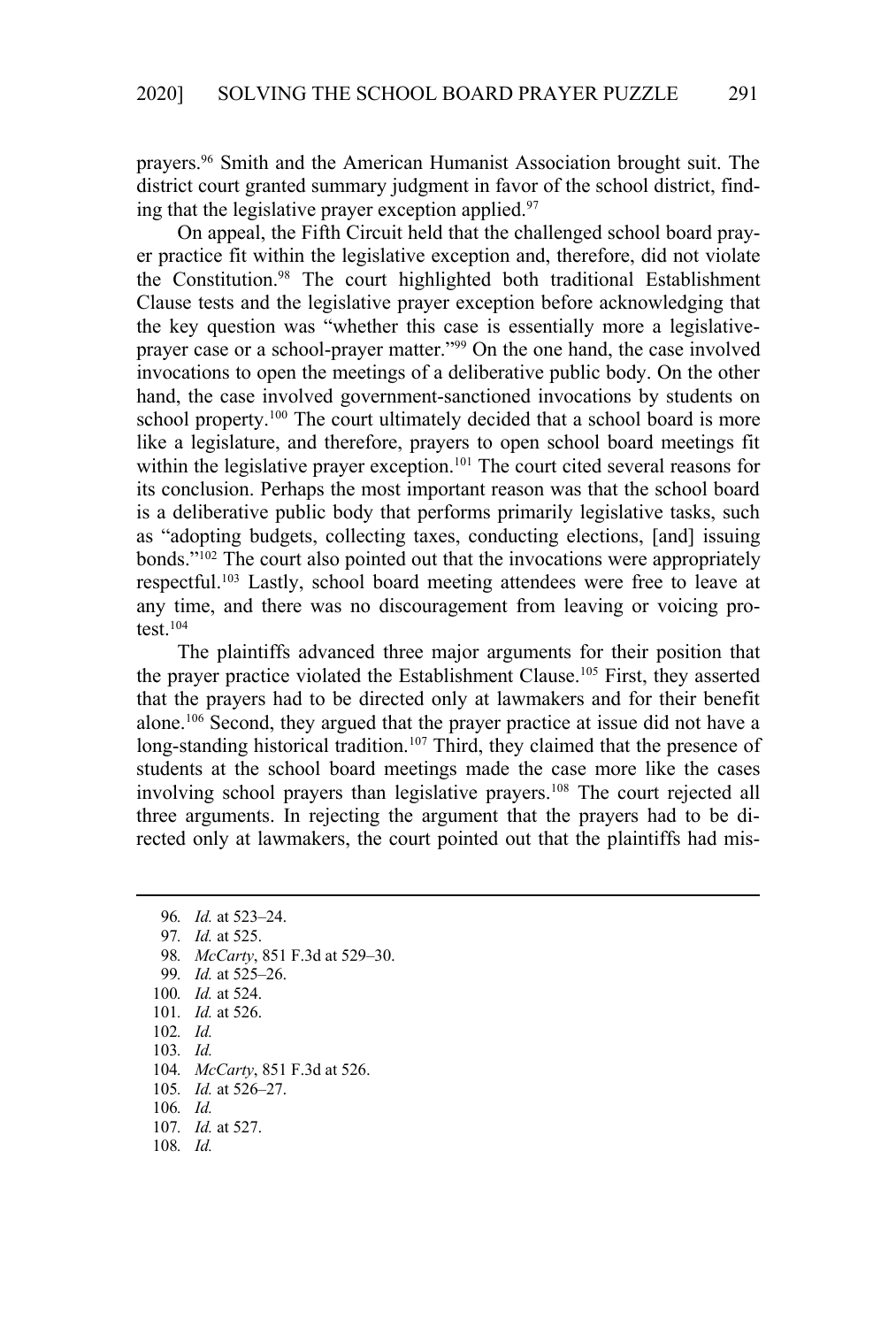understood the *Town of Greece* decision.<sup>109</sup> There, the Supreme Court noted that lawmakers were the "principal audience" for the prayers, not the only audience.<sup>110</sup> With respect to the plaintiffs' argument that there was no historical tradition of prayers at public school board meetings, the court cited *Marsh* and *Town of Greece* for the proposition that there is "a wellestablished practice of opening meetings of deliberative bodies with invocations."111 Opening school board meetings with prayer was consistent with that tradition.112 In rejecting the plaintiffs' argument that the presence of students at the meetings distinguished this case from *Marsh* and *Town of Greece*, the court noted that the Supreme Court applied the legislative prayer exception in *Town of Greece* despite the presence of children at the town board meetings.<sup>113</sup>

In Part IV of the opinion, the court brushed off the decisions of the Sixth and Third Circuits in *Coles* and *Indian River* because those cases were decided before *Town of Greece* and because they were distinguishable. In *Coles*, a student sat as a member of the school board, and in *Indian River*, student government representatives were required to attend school board meetings in their official capacities.<sup>114</sup>

## B. *Freedom From Religion Foundation v. Chino Valley Unified School District Board of Education*

After the *McCarty* decision and the *Town of Greece* decision on which it relied, whether prayers offered before school board meetings were constitutional seemed like an answered question. The Ninth Circuit thought otherwise.

In 2014, the Freedom From Religion Foundation sued the Chino Valley Unified School District Board of Education.<sup>115</sup> For years, the Chino Valley Board had allowed invocations to open its public meetings.<sup>116</sup> The board was made up of five adult members elected by voters in the school district and an appointed student member.<sup>117</sup> The meetings were divided into a private portion during which the board handled matters such as student discipline, and a public session during which the board handled its other general gov-

<sup>109</sup>*. Id.* at 527–28.

<sup>110</sup>*. McCarty*, 851 F.3d at 527 (citing Town of Greece v. Galloway, 572 U.S. 565, 587  $(2014)$ ).

<sup>111</sup>*. Id.*

<sup>112</sup>*. Id.*

<sup>113</sup>*. Id.* at 527–28.

<sup>114</sup>*. Id.* at 528.

<sup>115</sup>*. Chino Valley I*, 896 F.3d 1132, 1141 (9th Cir. 2018).

<sup>116</sup>*. Id.* at 1138–39.

<sup>117</sup>*. Id.*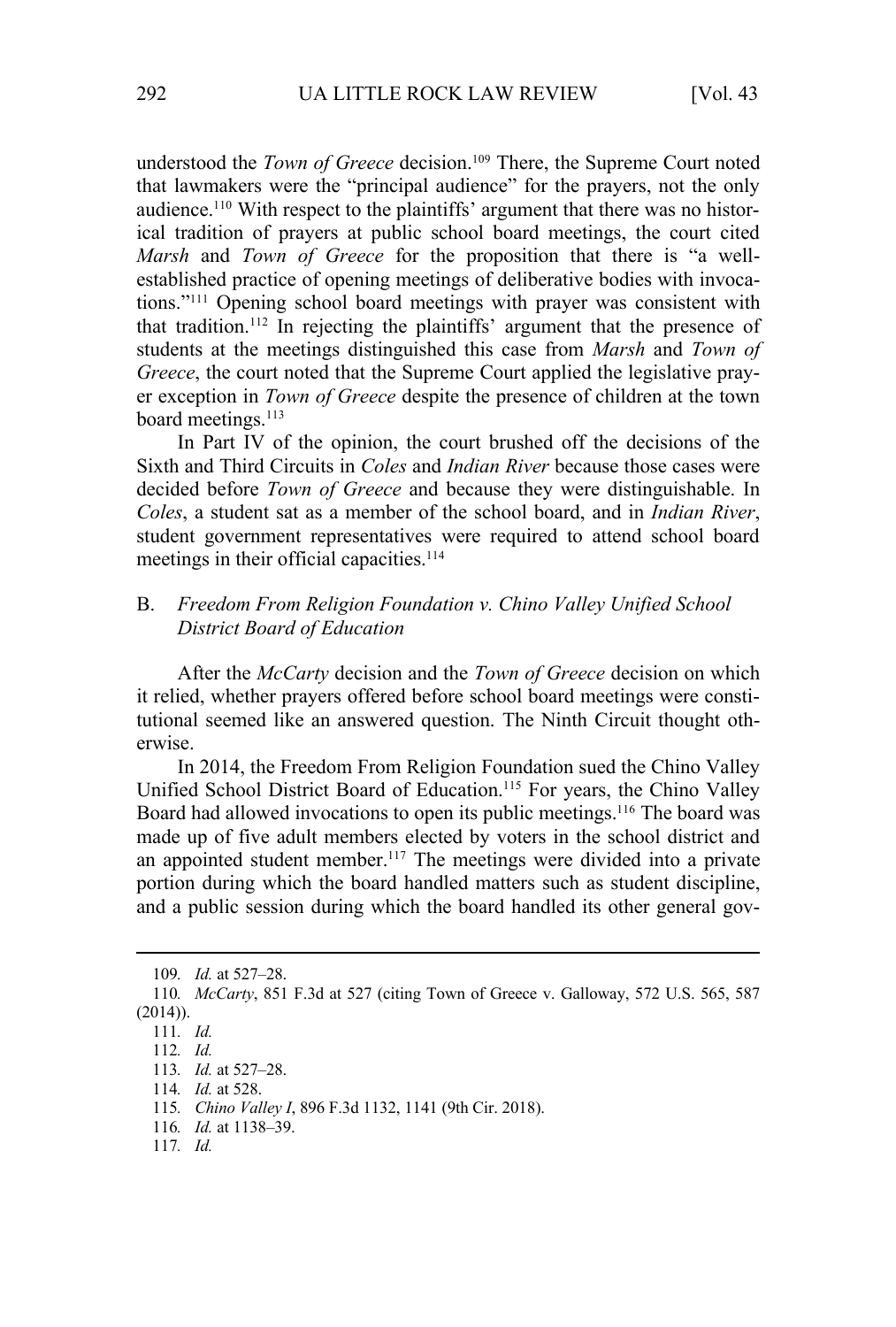erning duties.<sup>118</sup> These duties included approving fundraisers, textbooks, fieldtrips, and facility improvement projects.<sup>119</sup> Sometimes students or classes would make presentations, or the board would highlight student achievements.<sup>120</sup> The public sessions opened with a report by the board president, a presentation of the colors, and an opening prayer.<sup>121</sup> The meetings also included a public comment period.122

The opening prayers were offered pursuant to a policy that the board adopted in 2013.<sup>123</sup> Under the policy, the prayer was to be offered "by an eligible member of the clergy or a religious leader in the boundaries of the district."124 Clergy were scheduled on a first-come, first-serve, or otherwise random basis, and the designee was required to "make every reasonable effort to ensure that a variety of eligible invocational speakers [were] scheduled."125 Freedom From Religion Foundation, two parents of students in the district, and twenty Doe plaintiffs filed suit challenging the prayer policy and practice.126 After the district court ruled against the school board, the board appealed.<sup>127</sup>

On appeal, the Ninth Circuit held that the board's prayer practice and policy did not fit within the legislative prayer exception and therefore violated the Establishment Clause.<sup>128</sup> According to the court, the school board meetings "function as extensions of the educational experience of the district's public schools."129 Thus, the traditional Establishment Clause cases  $control<sup>130</sup>$ 

The court's most important reason for deciding that the practice did not fit within the exception was that the presence of large numbers of children, who are especially "vulnerable to outside influence," raises greater Establishment Clause concerns than those in *Marsh* and *Town of Greece*. 131 Because students are more susceptible to coercion and undue influence, the school board's prayer practice was particularly suspect.<sup>132</sup> This is the same

- 120*. Id.*
- 121*. Chino Valley I*, 896 F.3d at 1138.
- 122*. Id.*
- 123*. Id.* at 1139.
- 124*. Id.* (internal quotations omitted).
- 125*. Id.* at 1139–40 (internal quotations omitted).
- 126*. Id.* at 1137.
- 127*. Chino Valley I*, 896 F.3d at 1141.
- 128*. Id.* at 1151.
- 129*. Id.* at 1145.
- 130*. See id.*
- 131*. Id.* at 1145–46 (citing Lee v. Weisman, 505 U.S. 577, 593–94 (1992)).
- 132*. Id.* at 1145.

<sup>118</sup>*. Id.* 119*. Id.* at 1138.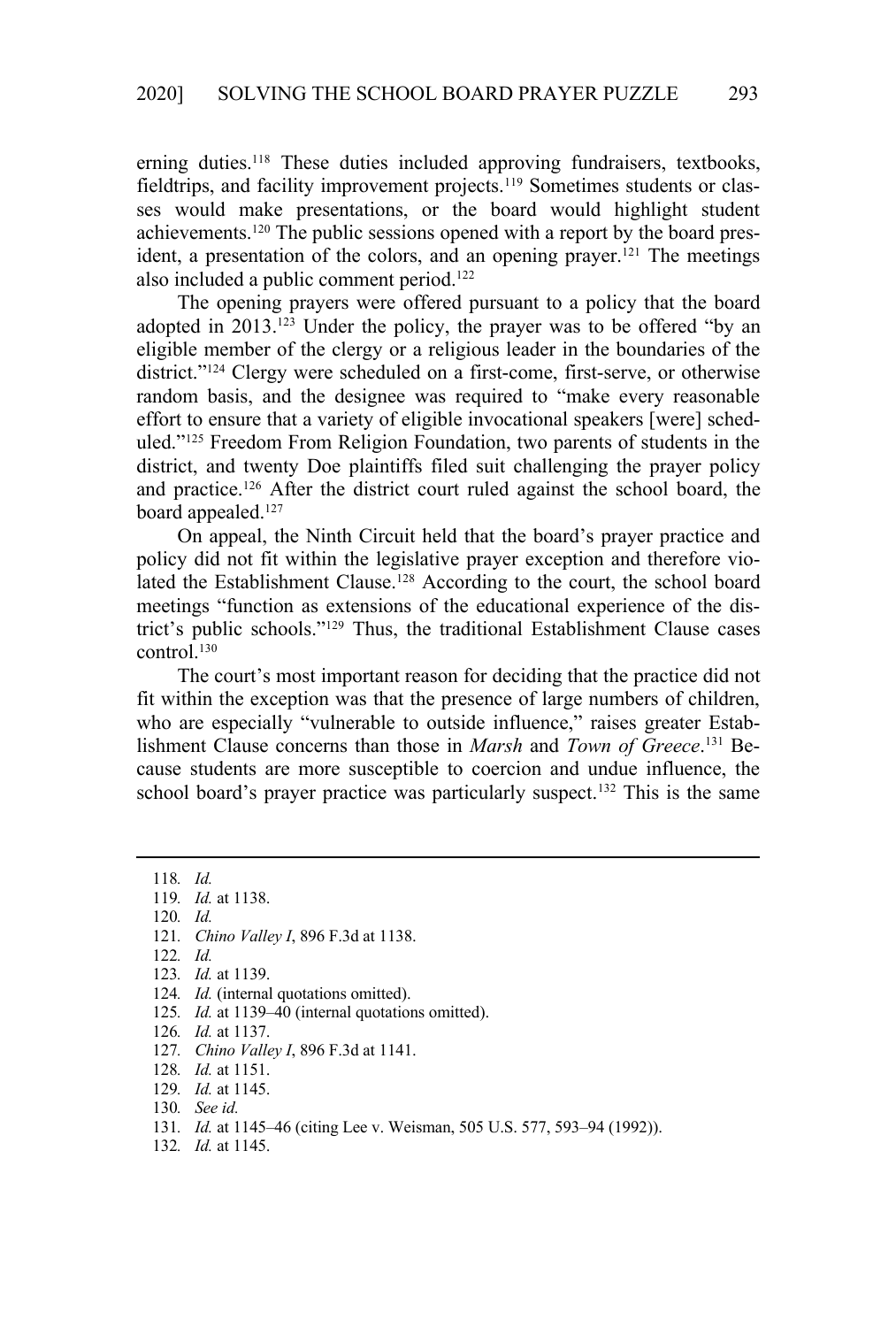reasoning that the Supreme Court used in earlier school prayer cases.133 The court noted that the *Marsh* and *Town of Greece* decisions contained language emphasizing that adults are less susceptible to peer pressure than children.134 The presence of children at the Chino Valley Board meetings apparently changed the character of the meetings such that they were not akin to the state legislative meetings in *Marsh* or the town board meetings in *Town of Greece*. 135

The court also reasoned that school boards "exercise control and authority over the student population."136 According to the court, the relationship between the school board and the students is substantially different than the relationship between either a state legislature and its constituents or a town council and its citizens.<sup>137</sup> Students' lack of autonomy creates heightened constitutional concerns.138 And the court asserted that the students' presence at the board meetings was not voluntary in any meaningful way.139

The court's third major assertion was that prayer at public school board meetings was not supported by historical tradition.<sup>140</sup> Public education was unheard of at the time of the Constitution's framing.<sup>141</sup> Therefore, historical traditions did not support the school board prayer practice in the same way that they supported prayers opening state legislative sessions and town board meetings, according to the court.<sup>142</sup>

The Ninth Circuit also came to conclusions that focused on the nature of school board meetings. According to the court, "[t]he Board's meetings are not solely a venue for policymaking[;] they are also a site of academic and extracurricular activity and an adjudicative forum for student discipline."143 The "nature of the Board's mandate" made it fundamentally different from legislative sessions or town board meetings.<sup>144</sup> For these reasons, the court concluded that the legislative prayer exception was inapplicable. Therefore, the court applied one of the traditional Establishment Clause tests.145 Unsurprisingly, the court deemed the prayer practice unconstitutional.146

134*. Chino Valley I*, 896 F.3d at 1145–46.

- 139*. Id.* at 1147.
- 140*. Chino Valley I*, 896 F.3d at 1147–48.
- 141*. Id.* at 1148.
- 142*. Id.*
- 143*. Id.* at 1145.
- 144*. Id.* at 1146.
- 145*. Id.* at 1148.
- 146*. Chino Valley I*, 896 F.3d at 1151.

<sup>133</sup>*. See* sources cited *supra* notes 12–19 and accompanying text.

<sup>135</sup>*. See id.*

<sup>136</sup>*. Id.* at 1146.

<sup>137</sup>*. Id.*

<sup>138</sup>*. Id.* at 1146–47.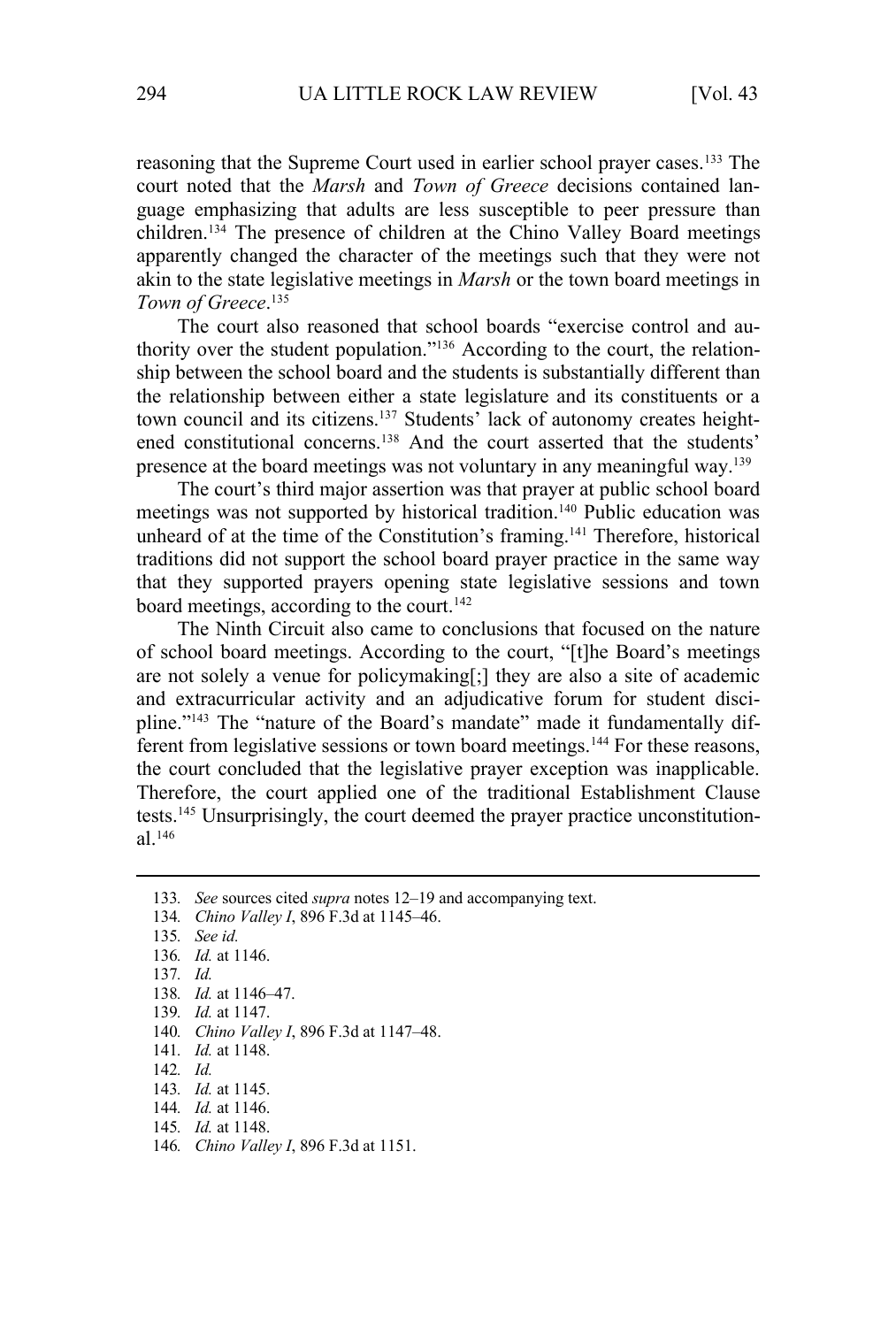The Ninth Circuit relied heavily on the *Coles* and *Indian River* decisions.<sup>147</sup> The court's reliance on those decisions gave the impression that a circuit split already existed and that the Ninth Circuit was siding with the weight of authority. However, those decisions predated the Supreme Court's landmark decision in *Town of Greece v. Galloway*. 148 Prior to the Ninth Circuit's decision in *Chino Valley*, the only federal appellate court to consider the constitutionality of school board prayer after *Town of Greece* was the Fifth Circuit in *McCarty*.

#### C. Denial of Rehearing En Banc and Judge O'Scannlain's "Dissent"

After the panel decision, the Chino Valley School Board petitioned for the Ninth Circuit to grant rehearing en banc.<sup>149</sup> The court denied the request for rehearing.150 Senior Circuit Judge Diarmuid O'Scannlain authored a lengthy opinion in protest of the court's denial.<sup>151</sup> Seven other judges joined O'Scannlain's opinion.152 Judge O'Scannlain explained the Supreme Court's decision in *Marsh* and its recent reaffirmation of the legislative prayer exception in *Town of Greece*. 153 According to Judge O'Scannlain, the Ninth Circuit ignored the clear instruction of those Supreme Court cases and "disparage[d] such well-established precedent."154

Judge O'Scannlain addressed each of the panel's main assertions. With respect to the panel's contention about the presence of children at the board meetings, O'Scannlain retorted that the mere presence of students at the board meetings did not change the board's legislative nature.155 Moreover, the Supreme Court had no problem with the presence of children at the town board meetings in *Town of Greece*. 156 Judge O'Scannlain carried the panel's assertion to its logical conclusion to demonstrate the argument's folly: "Does the panel mean to suggest that the legislative prayer tradition is constitutional on days when no student is present as a visitor, award recipient, or volunteer, but suddenly becomes unconstitutional on days when students are present?"157

<sup>147</sup>*. Id.* at 1144.

<sup>148</sup>*. Id.* at 1144 n.9; Town of Greece v. Galloway, 572 U.S. 565 (2014).

<sup>149</sup>*. Chino Valley II*, 910 F.3d 1297, 1298 (9th Cir. 2018).

<sup>150</sup>*. Id.*

<sup>151</sup>*. Id.* 

<sup>152</sup>*. Id.* (O'Scannlain, J., opinion respecting the denial of rehearing en banc)*.*

<sup>153</sup>*. Id.* at 1300.

<sup>154</sup>*. Id.* at 1301.

<sup>155</sup>*. Chino Valley II*, 910 F.3d at 1301.

<sup>156</sup>*. Id.* (citing Town of Greece v. Galloway, 572 U.S. 565, 590 (2014) (Alito, J., concurring)).

<sup>157</sup>*. Id.*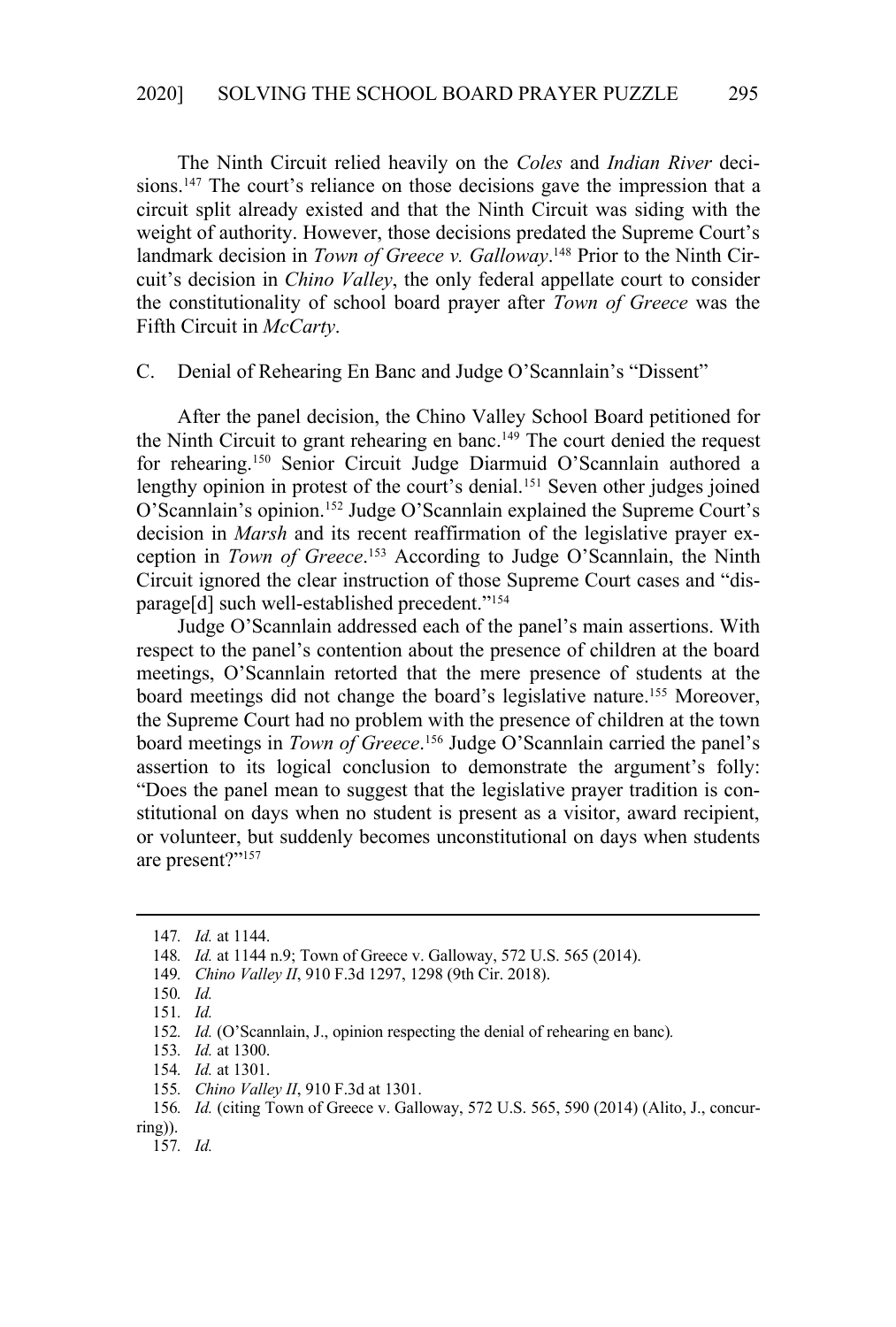As to the panel's reasoning that the school district, and by extension the school board, exercised control over the students, Judge O'Scannlain quipped, "What nonsense!"<sup>158</sup> O'Scannlain asserted that the students enjoyed a great deal of autonomy during the meetings—they were not required to attend the meetings, nor were they discouraged from coming and going as they pleased.<sup>159</sup>

Judge O'Scannlain again used strong language in rejecting the panel's assertion that historical tradition did not support prayer in public school boards, calling it "absurd" to assume that because public education did not widely exist at the time of the founding, history did not support the prayers before school boards.160 The test is, in fact, whether the prayer practice fits within the historical tradition of legislative prayer, not whether there is a long history of the specific prayer practice at issue.<sup>161</sup> This is supported by both the *Marsh* case and the *Town of Greece* case. As mentioned above, the prayer practice at issue in *Town of Greece* was not implemented until 1999.162 There, despite the specific practice's youth, it fit within the legislative prayer tradition.<sup>163</sup>

Judge O'Scannlain responded to the panel's conclusion that the nature of school boards was different than that of legislatures or town boards by simply disagreeing. The school board is a governing body whose primary job is to legislate school district policy rather than educate students, according to O'Scannlain.164

#### V. WHERE DOES SCHOOL BOARD PRAYER FIT?

The *Town of Greece* decision made it clear that the legislative prayer exception announced in *Marsh* covers more than just the meetings of state legislatures. It is broad enough to cover public school board meetings, and many of the apparent limitations on the exception were rejected by the Court in *Town of Greece*. Accordingly, if the Supreme Court takes up a question on the constitutionality of a prayer practice to open school board meetings, the Court should apply the *Marsh* and *Town of Greece* cases. Both the Fifth Circuit and Judge O'Scannlain of the Ninth Circuit got the hint from the Supreme Court and put school board prayer under the rubric of *Marsh* and *Town of Greece*.

<sup>158</sup>*. Chino Valley II*, 910 F.3d at 1302.

<sup>159</sup>*. Id.* at 1302.

<sup>160</sup>*. Id.* at 1302–03.

<sup>161</sup>*. Id.* at 1303.

<sup>162.</sup> Town of Greece v. Galloway, 572 U.S. 565, 570 (2014).

<sup>163</sup>*. Id.* at 591–92.

<sup>164</sup>*. Chino Valley II*, 910 F.3d at 1302.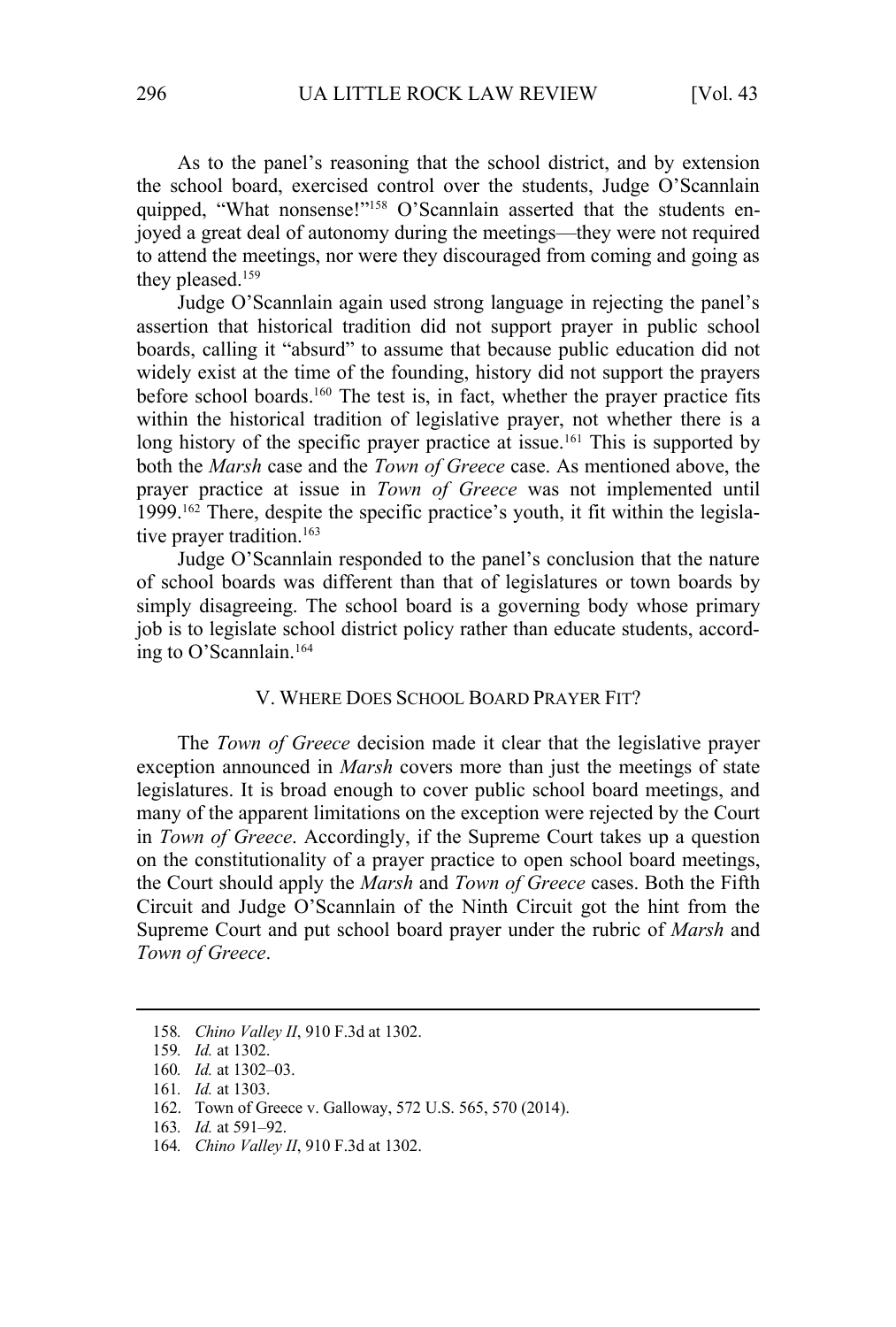First, school board prayer fits within the legislative prayer cases because school boards are deliberative public bodies. The *Marsh* Court captured the essence of its decision in the following sentence: "The opening of sessions of legislative and other deliberative public bodies with prayer is deeply embedded in the history and tradition of this country."165 The Court's inclusion of "other deliberative public bodies" in that sentence is of great importance.166 Although it was not clear to lower courts at the time, the Court's inclusion of "other deliberative public bodies" demonstrated that its decision was not limited to state legislatures. Indeed, the Supreme Court recognized in *Town of Greece* that prayers before other deliberative public bodies fit within the legislative prayer exception.<sup>167</sup> Therefore, the question after *Town of Greece* is whether school boards are deliberative public bodies to be included within the legislative prayer exception. In *McCarty*, the Fifth Circuit put it this way: Is "a school board . . . more like a legislature than a school classroom or event"?<sup>168</sup>

The most important piece of this comparison is an analysis of purpose.169 That is, what is a school board's primary purpose? School boards "exist<sup>[]</sup> to legislate school district policy."<sup>170</sup> School boards are governing bodies with duties that include "overseeing the district's public schools, adopting budgets, collecting taxes, conducting elections, issuing bonds, and other tasks that are undeniably legislative."171 School boards "conduct the business affairs" of public schools.<sup>172</sup> While it is true that school board meetings often take place on school property, "[n]one of the case law prohibiting prayer in public schools has focused on the titleholder to the real estate."<sup>173</sup> The location of a meeting does not change its purpose. Because a school board's primary purpose is legislative, it is a deliberative public body, and school board prayer practices should be evaluated under the *Marsh* and *Town of Greece* decisions.

By contrast, school classrooms and most school events serve no legislative function. That is not to say that events with hybrid purposes are necessarily deliberative public bodies to which the legislative prayer exception applies. For example, consider a meeting during school between the school

<sup>165.</sup> Marsh v. Chambers, 463 U.S. 783, 786 (1983).

<sup>166.</sup> James Mann Wherley, Jr., Casenote, *Transforming a School Board Meeting into a Student Council Meeting:* Coles v. Cleveland Board of Education, 68 U. CIN. L. REV. 1359, 1381 (2000).

<sup>167</sup>*. Galloway*, 572 U.S. at 591–92.

<sup>168.</sup> Am. Humanist Ass'n v. McCarty, 851 F.3d 521, 526 (5th Cir. 2017).

<sup>169</sup>*. Chino Valley II*, 910 F.3d at 1302.

<sup>170</sup>*. Id.*

<sup>171</sup>*. See McCarty*, 851 F.3d at 526.

<sup>172.</sup> Coles *ex rel.* Coles v. Cleveland Bd. of Educ*.*, 171 F.3d 369, 387 (6th Cir. 1999) (Ryan, J., dissenting).

<sup>173</sup>*. Id.* at 388.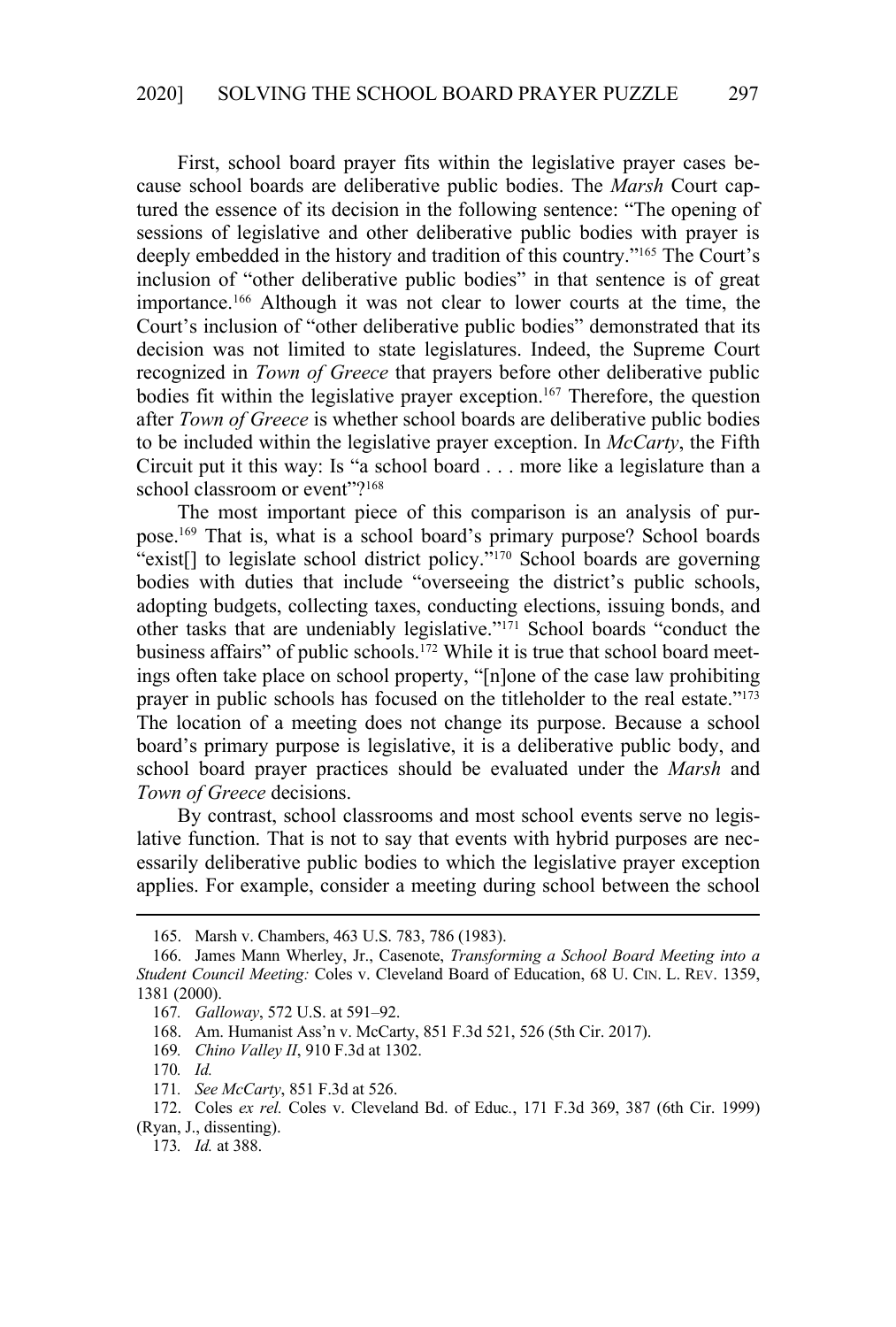board president, the principal, some faculty members, and a few student representatives, in which they discuss the school's budget, consider ways to improve student test scores, and get student feedback about a reading program. The budget piece of the meeting is, in the words of the *McCarty* court, "undeniably legislative," but the discussion about test scores and the reading program looks much more educational in nature. Even in a murky situation like this, an examination of the *primary* purpose of the meeting yields a result with relative ease: the meeting is not one of a deliberative public body. The primary purpose of school boards, on the other hand, is clearly legislative. Moreover, the Supreme Court has never heard a case on the constitutionality of opening a meeting like the hypothetical meeting above with a prayer. Instead, the school prayer precedent that declared prayer practices unconstitutional has been limited to situations in which the event in question served almost no legislative function. School board meetings are on the opposite end of the purpose spectrum, and the fact that their primary purpose is legislative makes them deliberative public bodies to which the legislative prayer cases apply.

Judge Ryan, in his dissent in *Coles*, explained the following "syllogism derived from *Marsh*": "There is no constitutional bar to 'opening . . . sessions of legislative and other deliberative public bodies with prayer.' But the Cleveland Board of Education is a 'deliberative public bod[y].' Therefore, there is no constitutional bar to 'opening . . . sessions of [the Cleveland Board of Education] with prayer."<sup>174</sup> Any public school board could substitute its name into the syllogism. The legislative nature of school board meetings makes them fundamentally different than the school events where the Supreme Court has struck down prayer practices. Unlike graduation ceremonies or football games, school board meetings primarily serve a legislative function.

Additionally, "school board meetings . . . do not 'implicate the underlying concerns which have led the Supreme Court to apply the Establishment Clause strictly to school-related functions, i.e., the potential coercion of impressionable students and the mandatory or quasi-mandatory nature of student attendance."<sup>175</sup> The impressionability of students and their lack of choice in attendance at school and some school events have played a major role in the Supreme Court's school prayer jurisprudence.<sup>176</sup> But those concerns are significantly reduced in the case of school board meetings. School board meetings are aimed at and designed primarily for parents rather than

<sup>174</sup>*. Id.* at 388 (alterations in original).

<sup>175</sup>*. See* Buckley, *supra* note 19, at 84 (quoting Coles v. Cleveland Bd. of Educ., 950 F. Supp. 1337, 1346 (N.D. Ohio 1996)).

<sup>176.</sup> Wherley, *supra* note 166, at 1387–89; *see supra* notes 12–19 and accompanying text.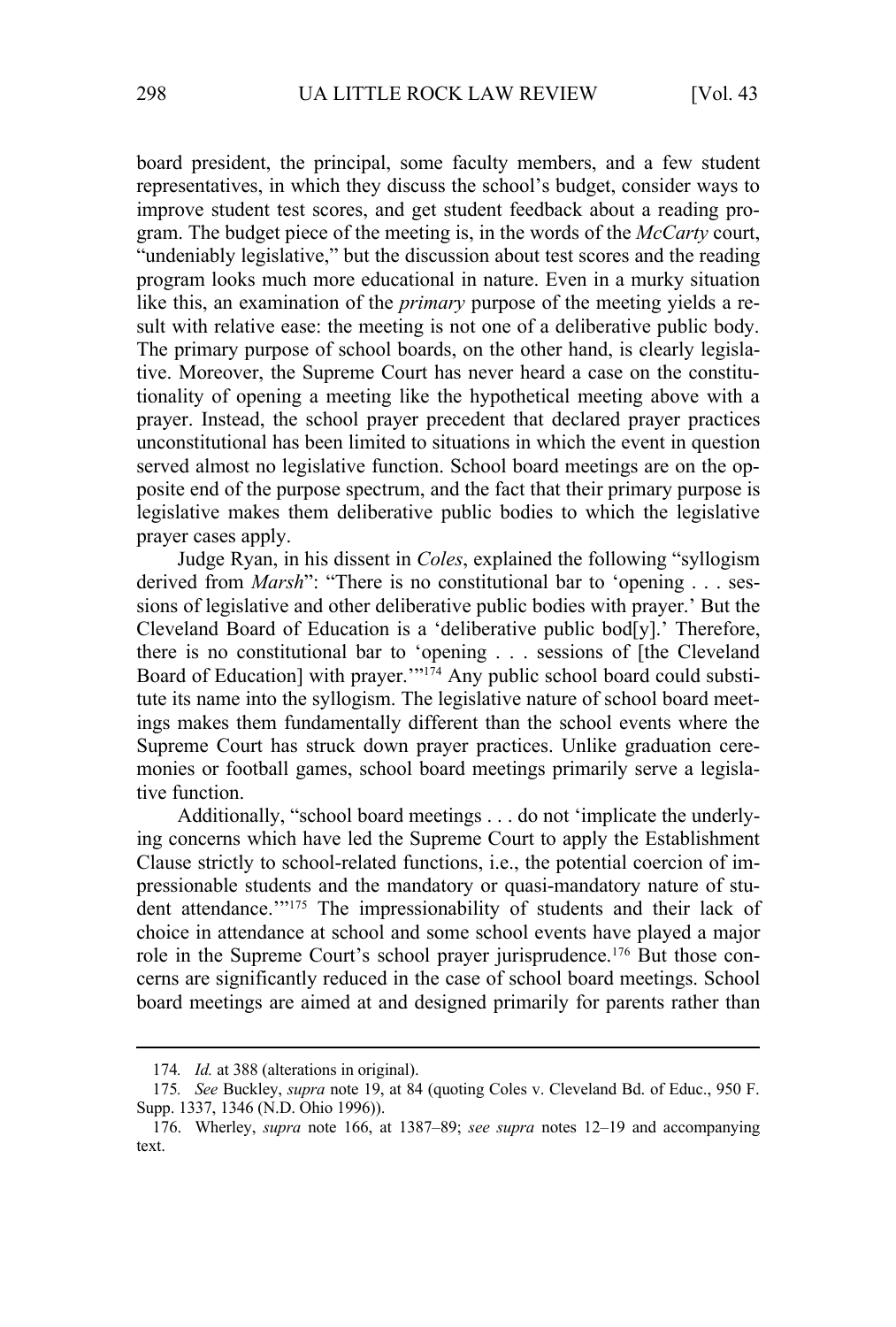students. Of course, students may be present at school board meetings, but *Town of Greece* demonstrated that the presence of children is insufficient to establish unconstitutionality. In that case, "the Supreme Court . . . expressly upheld the practice of legislative prayer at town board meetings at which students are present."177

Further, as a practical matter, far fewer children attend school board meetings than the activities that the Supreme Court dealt with in its school prayer cases, such as graduation ceremonies. Moreover, the presence of children alone does not change a meeting's purpose or character.<sup>178</sup> As far as attendance goes, attendance at a school board meeting by students is far from mandatory.179 Students are free to come and go as they please without fear of consequence. Therefore, the risk that children will be coerced into religious participation at a school board meeting is fairly low. Because the heightened concerns surrounding school activities are not implicated with school board meetings, there is little reason to treat school board prayer just like prayer practices during other school events.

Lastly, invocations to open a school board meeting fit within the historical tradition set out in *Marsh*. As explained by the Supreme Court in *Town of Greece* and by Judge O'Scannlain in his opinion, the issue isn't whether there is a longstanding historical tradition of the specific prayer practice in question. Instead, the issue is whether the specific prayer practice fits within the historical tradition of legislative prayers. Just like the Greece town council's practice of opening its meetings with prayers, opening school board meetings with prayers fits within the historical tradition of beginning meetings of deliberative public bodies with prayers. The prayers are designed to lend gravity to the upcoming task of governing the school district. It is difficult to find constitutionally significant differences between town board meetings and school board meetings.

Beyond these straightforward, logical reasons for concluding that school board prayers fit within the legislative prayer cases, the conclusion also follows from a sort of impressionistic inquiry. If one were to simply ask a friend if a school board meeting was more like a school event or a meeting of a deliberative public body, the friend's intuitive response would likely be "a deliberative public body." Put another way, if one was asked to put a school board meeting into either the school event category (e.g., classroom activity, graduation ceremony, high school football game, etc.) or the deliberative public body category (e.g., state legislature, city council, etc.), the latter category makes the most sense. Of course, these claims do not have

<sup>177</sup>*. Chino Valley II*, 910 F.3d 1297, 1301 (9th Cir. 2018) (citing Town of Greece v. Galloway, 572 U.S. 565, 590–91 (2014)).

<sup>178</sup>*. Id.* at 1301.

<sup>179.</sup> Wherley, *supra* note 166, at 1389.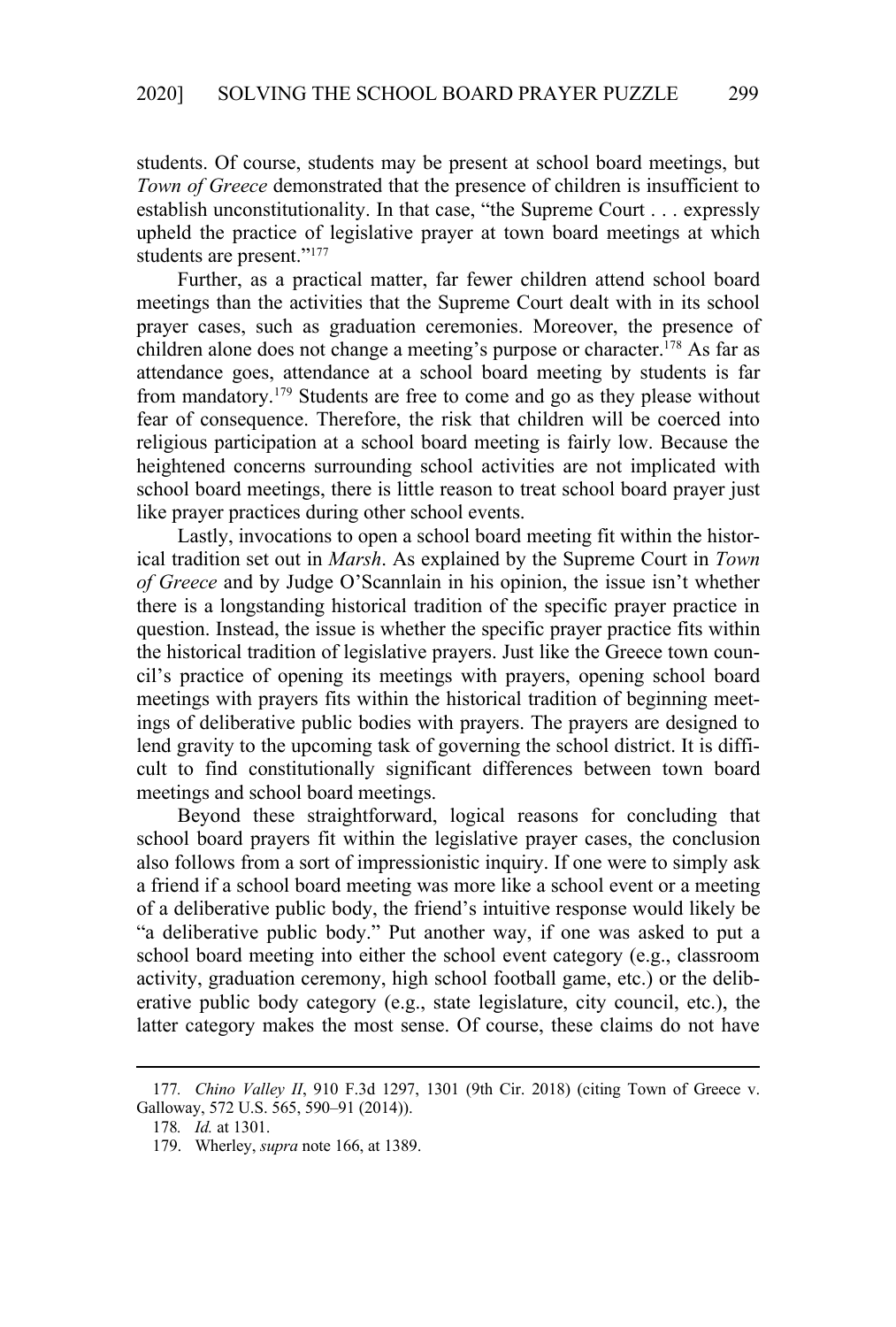empirical support, but nevertheless, this sort of impressionistic inquiry into what a school board looks like is useful. And the intuitive response to the inquiry is that a school board meeting looks more like a state legislature or town council; therefore, prayers at those meetings fit within the exception.

#### VI. MEANINGFUL LIMITS ON THE LEGISLATIVE PRAYER EXCEPTION

While school board prayer should be analyzed under the legislative prayer cases rather than school prayer precedent, not every school board prayer practice will survive constitutional scrutiny. There are meaningful limits on the legislative prayer exception.

To start, the prayer practice cannot "denigrate nonbelievers or religious minorities, threaten damnation, or preach conversion."180 This limit is not a mandate that the prayers be nonsectarian.<sup>181</sup> The prayers need only serve the purpose of solemnizing the occasion.<sup>182</sup> Prayers that are "solemn and respectful in tone"<sup>183</sup> and that occur at the beginning of a school board meeting would pass the test, while a "pattern of prayers that over time denigrate, proselytize, or betray an impermissible government purpose" would fail.<sup>184</sup>

Further, prayer givers must be selected through nondiscriminatory means. In *Town of Greece*, the Supreme Court disagreed with the lower court's assertion that the town of Greece had violated the Establishment Clause by inviting predominantly Christian ministers.185 The Supreme Court stated that "[s]o long as the town maintains a policy of nondiscrimination, the Constitution does not require it to search beyond its borders for non-Christian prayer givers in an effort to achieve religious balancing."186 However, a prayer policy or practice of choosing prayer givers based on religious bias or favoritism is unlikely to pass constitutional muster.187 Indeed, Justice Alito noted in his concurrence in *Town of Greece* that he would have viewed the case differently if certain congregations were left out intentionally.<sup>188</sup>

A third limit is that prayers to open public school board meetings must not be unconstitutionally coercive. In *Town of Greece*, the Supreme Court recognized "that government may not coerce its citizens 'to support or par-

<sup>180</sup>*. Galloway*, 572 U.S. at 583 (2014).

<sup>181.</sup> The *Town of Greece* court explicitly rejected the suggestion that prayers had to be nonsectarian to be constitutional. *Id.* at 578–85.

<sup>182</sup>*. Galloway*, 572 U.S. at 583.

<sup>183</sup>*. Id.*

<sup>184</sup>*. Id.* at 585.

<sup>185</sup>*. Id.*

<sup>186</sup>*. Id.* at 585–86.

<sup>187</sup>*. See id.* at 593 (Alito, J., concurring) ("[R]espondents do not claim that the list was attributable to religious bias or favoritism.").

<sup>188</sup>*. Galloway*, 572 U.S. at 597 (Alito, J., concurring).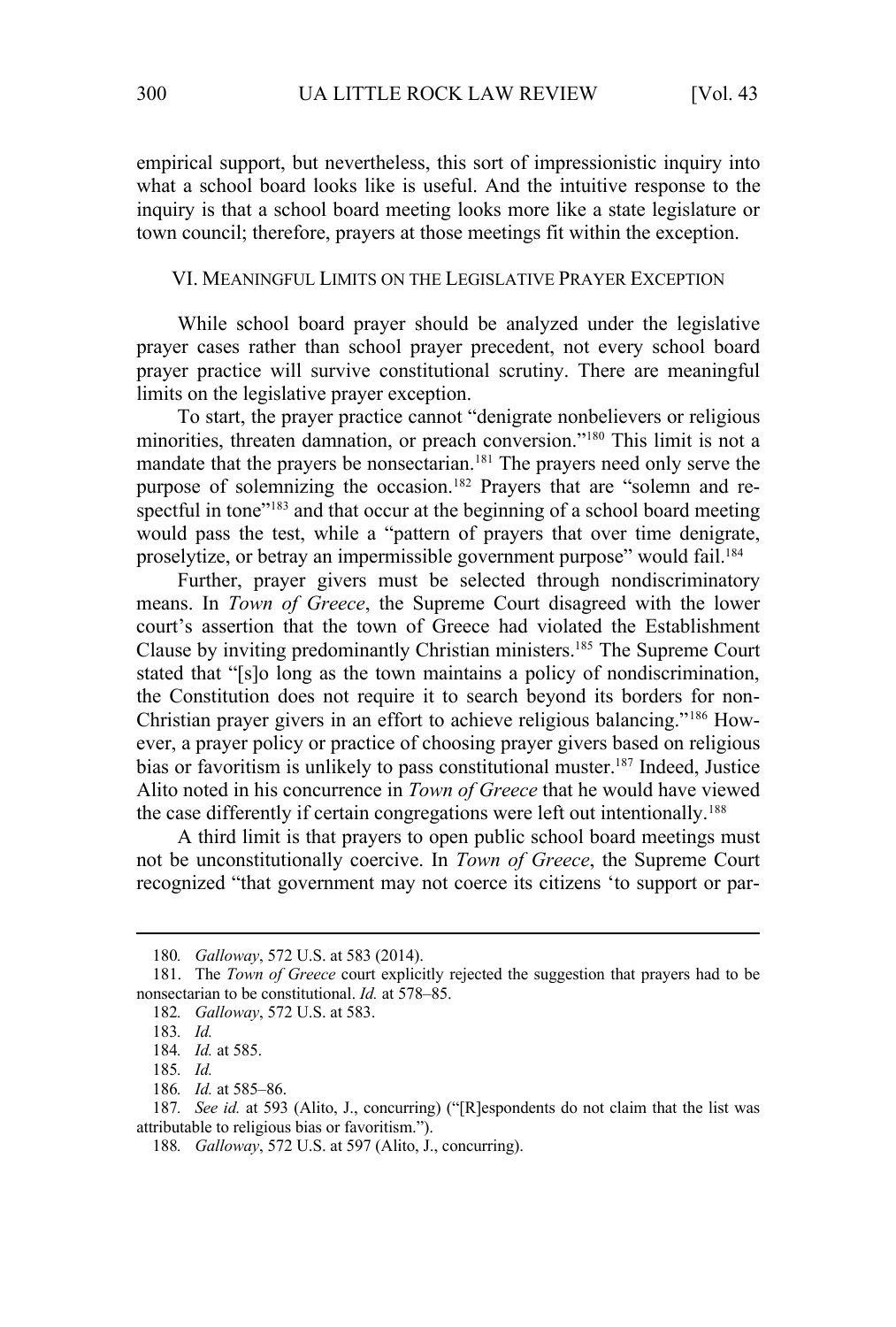ticipate in any religion or its exercise.'"189 The Court simply was not persuaded on the facts of the case that the prayer practice at issue was sufficiently coercive to violate the Establishment Clause.190 Implicit in this statement is an acknowledgment that there could be certain facts in a case that render a prayer practice unconstitutionally coercive.191 A plurality of the Court agreed that "[t]he analysis would be different if town board members directed the public to participate in the prayers, singled out dissidents for opprobrium, or indicated that their decisions might be influenced by a person's acquiescence in the prayer opportunity."<sup>192</sup> Presumably, this kind of conduct would be unconstitutionally coercive.

There is a fourth limit on school board prayer that is related to the coercion limitation—prayers at school board meetings should be directed primarily at school board members.193 In a portion of the *Town of Greece* opinion, Justice Kennedy highlighted the fact that "[t]he principal audience for these invocations is not . . . the public but lawmakers themselves, who may find that a moment of prayer or quiet reflection sets the mind to a higher purpose and thereby eases the task of governing."194 Accordingly, prayers to open school board meetings should be aimed primarily at the school board members themselves, with an eye toward helping them perform their legislative duties. Of course, that is not to suggest that the prayers must be directed only at school board members. That precise argument failed in *McCarty*. 195 Justice Kennedy also pointed out that "many members of the public find these prayers meaningful and wish to join them."196 Public participation does not mean that the prayer necessarily violates this limit.

Because of the meaningful limits on prayer practices evaluated under *Marsh* and *Town of Greece*, putting school board prayer under the legislative prayer rubric is entirely reasonable. Although school board prayer falls under the legislative prayer exception, not every prayer practice will pass constitutional muster. A violation of the limits set out in *Marsh* and *Town of Greece* will render the practice unconstitutional.

<sup>189</sup>*. Id.* at 586 (quoting Cty. of Allegheny v. ACLU, 492 U.S. 573, 659 (1989) (Kennedy, J., concurring in judgment in part and dissenting in part)).

<sup>190</sup>*. Id.* at 587.

<sup>191.</sup> There was not a majority on the coercion holding. Justices Thomas and Scalia argued that the coercion that is relevant to an Establishment Clause analysis is legal coercion. *Id.* at 610 (Thomas, J., concurring in part and concurring in the judgment).

<sup>192</sup>*. Id.* at 588 (plurality).

<sup>193</sup>*. See id.* at 587.

<sup>194</sup>*. Galloway*, 572 U.S. at 587. (This portion of the opinion garnered only a plurality.)

<sup>195</sup>*. See* sources cited *supra* notes 109–10 and accompanying text.

<sup>196</sup>*. Galloway*, 572 U.S. at 588.